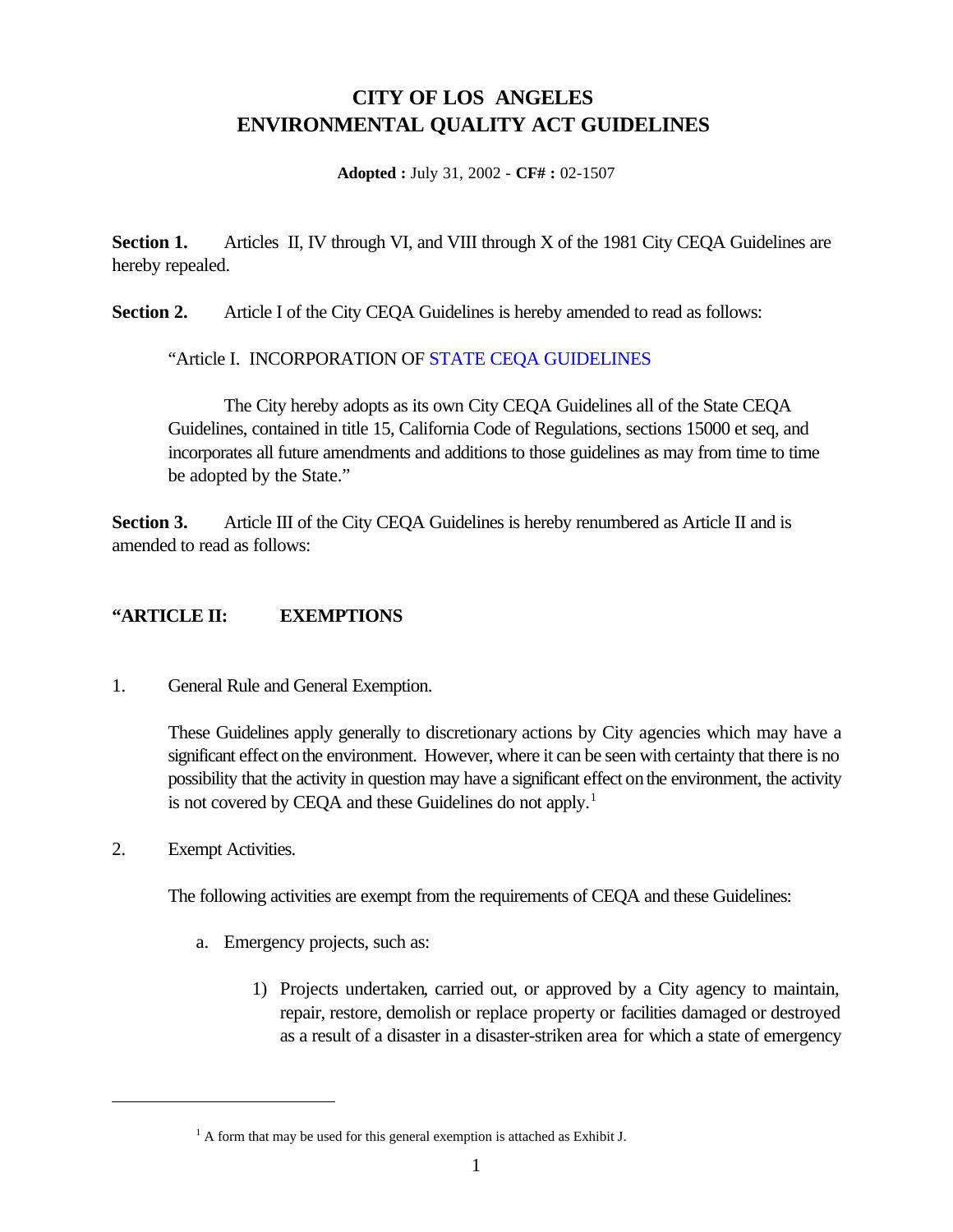has been proclaimed by the Governor pursuant to Chapter 7 (commencing with Section 8550) of Division 1, Title 2 of the Government Code.

- 2) Emergency repairs to public service facilities necessary to maintain service.
- 3) Specific actions necessary to prevent or mitigated an emergency.
- b. Ministerial projects, $2$  such as,
	- 1) Issuance of building permits, <sup>3</sup> including:
		- a) Demolition permits except those involving the demolition or removal of buildings or structures of historical, archaeological or architectural consequence as officially designated by federal, State or local government action.
		- b) Electrical permits.
		- c) Heating, ventilating, air-conditioning and refrigeration permits.
		- d) Elevator permits.
		- e) Boiler and pressure vessel permits.
		- f) Plumbing permits.
		- g) Relocation permits.
	- 2) Issuance of business licenses.
	- 3) Approval of final subdivision maps.
	- 4) Issuance of Fire Department permits necessary for the safeguarding of life and property from the hazards of fire, explosion or panic.
	- 5) Approval and installation of individual utility service connections and disconnections, including:

 $2$  Where a project involves an approval that contains elements of both a ministerial action and a discretionary action, the project will be deemed to be discretionary and will be subject to the requirements of CEQA. (State CEQA Guidelines, Section 15268 (d).)

 $3$  A building permit will not be ministerial if the parcel in question is covered by a specific plan that gives discretion to a City official or Decision-Making Body regarding the design of the project for which the permit is sought.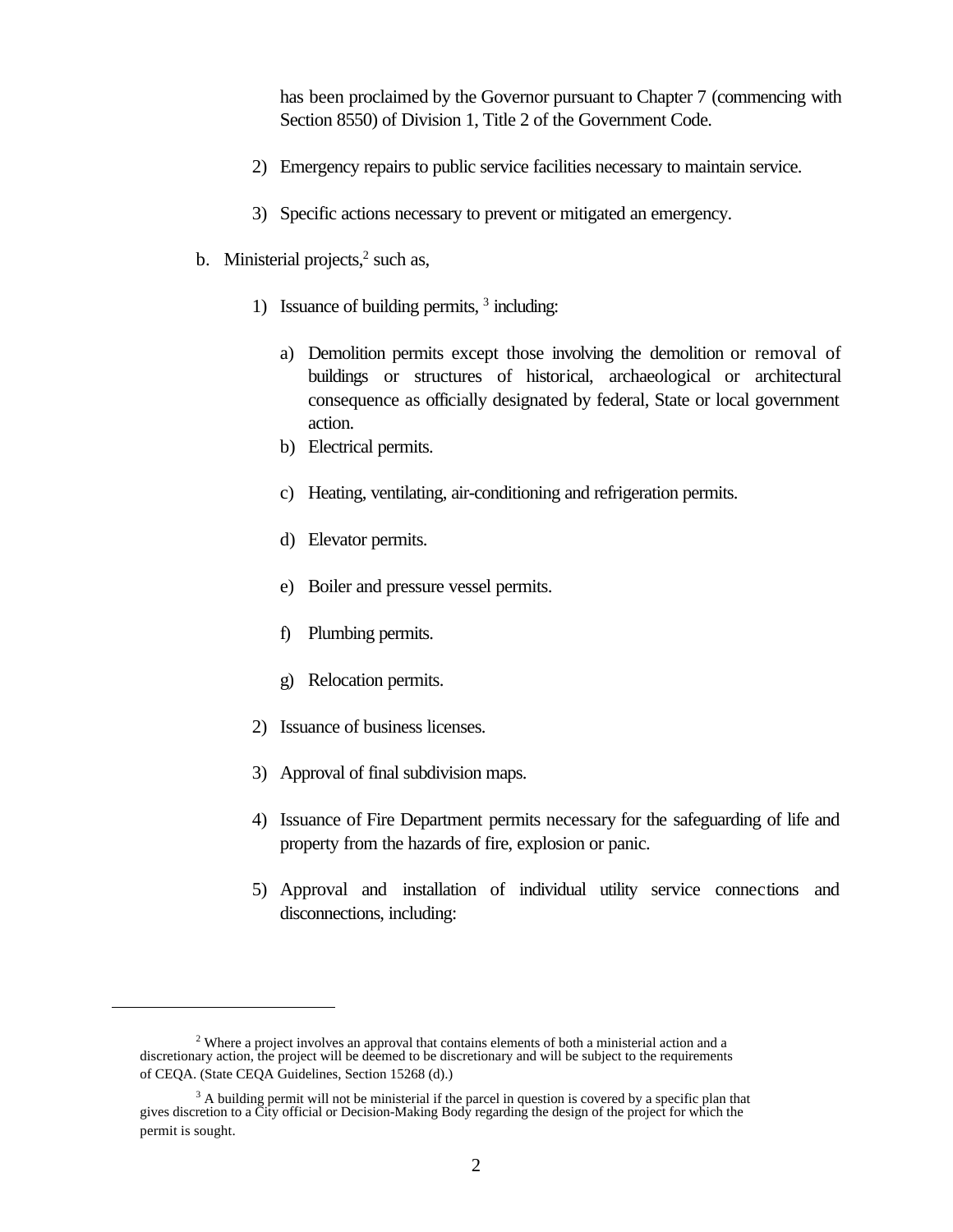- a) Water and electrical facilities to serve approved projects of public agencies, including, but not limited to, street lighting systems, fire hydrants, etc.
- b) Utility extensions of reasonable lengthto serve projects for which permits have been issued.
- 6) Permits issued by the Department of Public Works as follows:
	- a) Class "A" permits for construction or repair of sidewalks, driveways and curbs.
	- b) Excavation permits except those involving areas of archaeological consequence as officially designated by federal, State or local government action
	- c) House-moving permits.
	- d) Permits for house numbers on curbs.
	- e) Manhole cover permits.
	- f) Overload permits (height, width and weight).
	- g) Permit for lease dump truck (personal).
	- h) Sewer permits (special connections).
	- i) Storm drain connection permits.
	- j) Permits for private rubbish trucks.
- 7) Projects requiring the approval of the City Planning Department:
	- a) Parcel Maps determination that existing regulations do not apply.
	- b) Airport Approach Zoning Regulations Planning Director authority to determine airport hazard area boundaries.
	- c) Change of Zone or Height District (Ordinances implementing change): Removal of "F" Funded Improvement – removal of designation from map; "Q" and "T" Classification – removal of designation from map; and "Q" plot plan approval pursuant to precise instructions from City Council leaving no discretion.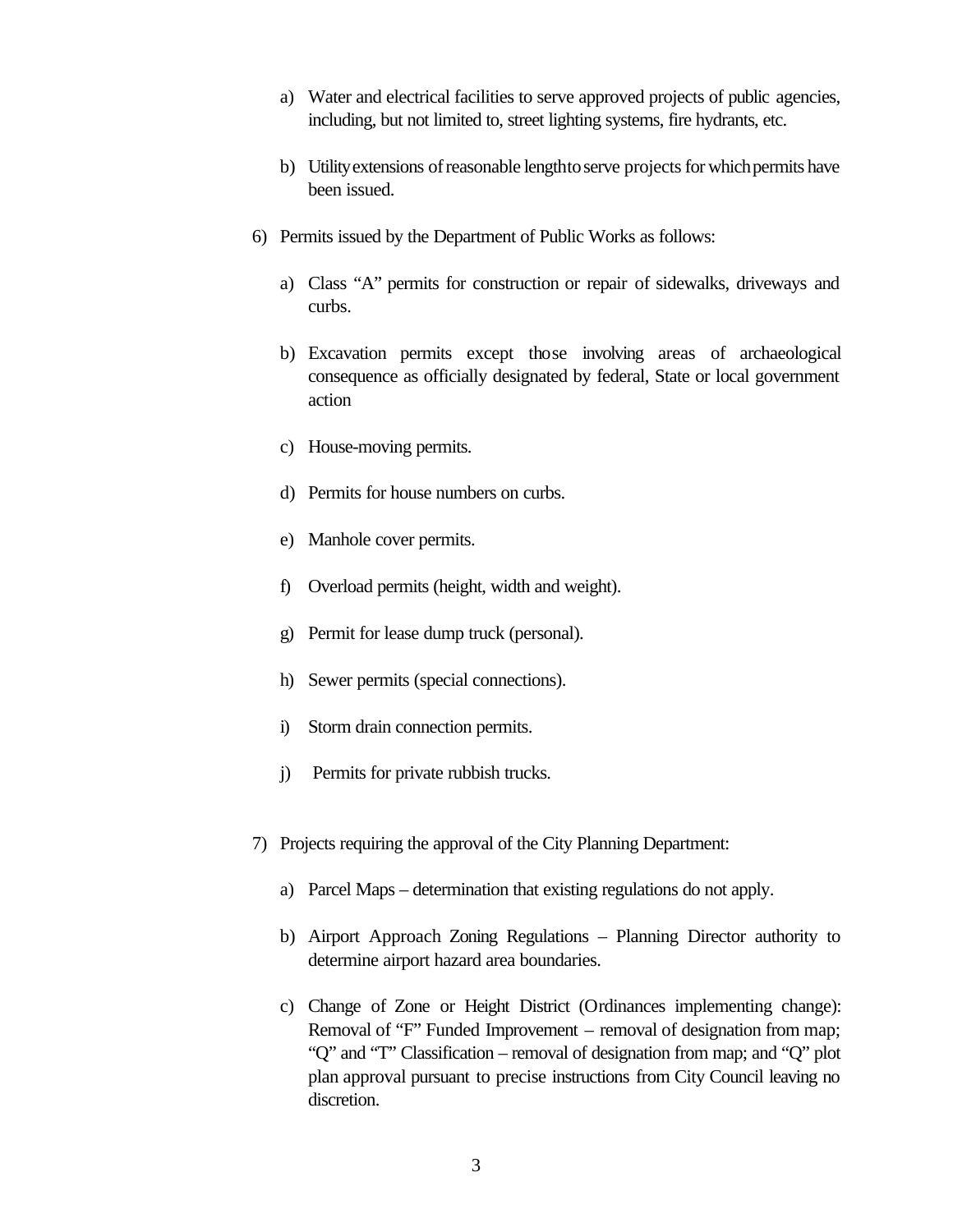- d) Office of Zoning Administration plot plan approvals pursuant to precise instructions or conditions leaving no discretion.
- e) Conditional Uses plot plan approvals pursuant to precise instructions from the Decision-Making Body.
- 8) Engineering permits issues in accordance with an entitlement for use previously granted.
- 9) Permits issued by the Department of Traffic as follows:
	- a) Searchlight permits.
	- b) Bicycle rack permits.
	- c) Vendors' permits.
- 10) Permits issued by the Police Commission as follows:
	- a) Café and entertainment shows.
	- b) Equine license.
	- c) Breeders license.
	- d) Sentry dog trainer license.
- c. Categorical Exemptions, as set forth in Article VII of these Guidelines.
- d. Feasibility and planning studies for possible future action, although such studies shall include consideration of environmental factors.
- e. Proposals for legislation to be enacted by the State Legislature.
- f. Continuing administrative, maintenance and personnel-related activities.<sup>4</sup>
- g. The submission of proposals to a vote of the people of the City of Los Angeles.
- h. Any activity specifically exempted from the requirements of CEQA by State Law.

<sup>&</sup>lt;sup>4</sup> This subsection should not be construed by City Agencies to exempt their ongoing programs that may have significant impacts on the environment.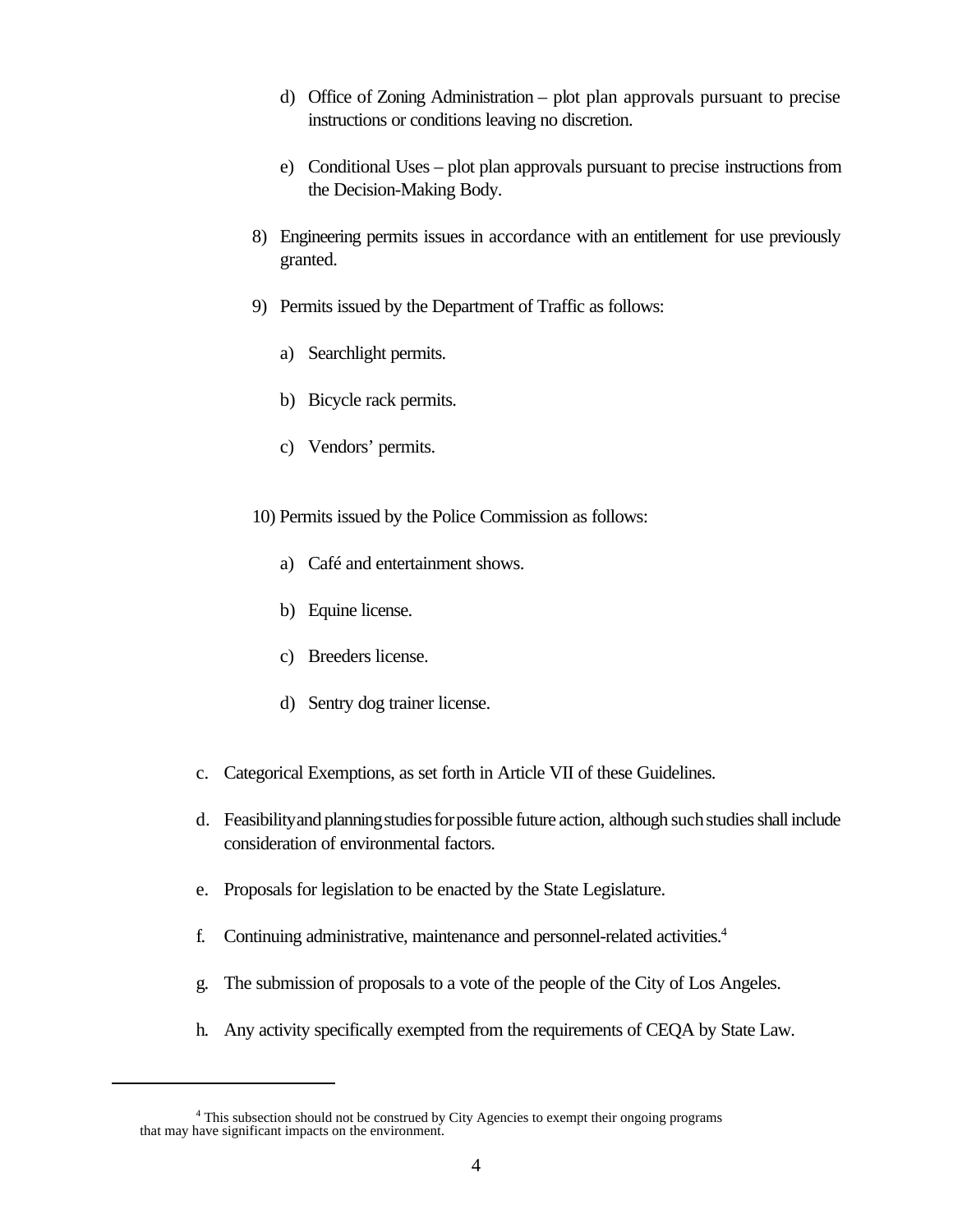- i. Any activity (approval of bids, execution of contracts, allocation offunds, etc.) for which the underlying project has previously been evaluated for environmental significance and processed according to the requirements of these Guidelines.
- j. Projects which are rejected or disapproved.<sup>5</sup>
- k. Actions undertaken by the City of Los Angeles relating to any thermal power plant site or facility, including the expenditure, obligation or encumbrance of funds for planning, engineering or design purposes, or for the purchase of equipment, fuel, water, (except ground water), steam or power for such a thermal power plant, if the thermal power plant site and related facility will be the subject of an EIR or Negative Declaration or other document or documents prepared pursuant to Public Resources Code Section 21080.5, which will be prepared by:
	- 1) The State Energy Resources Conservation and Development Commission,
	- 2) The Public Utilities Commission, or
	- 3) The Cityor Countyinwhich the power plant and related facilitywould be located.

The EIR, Negative Declaration, or other document prepared forthe thermalpower plant site or facility shall include the environmental impact, if any, ofthe actiondescribed in this Subsection.

- l. Activities or approvals necessary to the bidding for, hosting or staging of, and funding or carrying out of, Olympic Games under the authority of the International Olympic Committee (IOC), except for the construction or enlargement of facilities necessary for such Olympic Games. If such facilities are required by the IOC as a condition of being awarded the Olympic Games, the Lead City Agency need not discuss the "no project" alternative in the EIR with respect to those facilities.
- m. The adoption of ordinances that do not result in impacts on the physical environment.
- n. General policy procedure making, except if applied to a specific "project" as defined in State CEQA Guidelines section 15378.
- o. The establishment,modification, structuring, restructuring, or approvalofrates, tolls,fares or other charges by the City of Los Angeles which the Decision-Making Body finds are for the purpose of:

<sup>&</sup>lt;sup>5</sup> This Subsection is intended to allow an initial screening of projects on the merits for quick disapprovals prior to the initiation of the environmental review process where the Lead City Agency can determine that the project cannot be approved. This Subsection shall not be construed to relieve an applicant from paying the costs of an EIR or Negative Declaration prepared for his project prior to a disapproval after normal project evaluation and processing.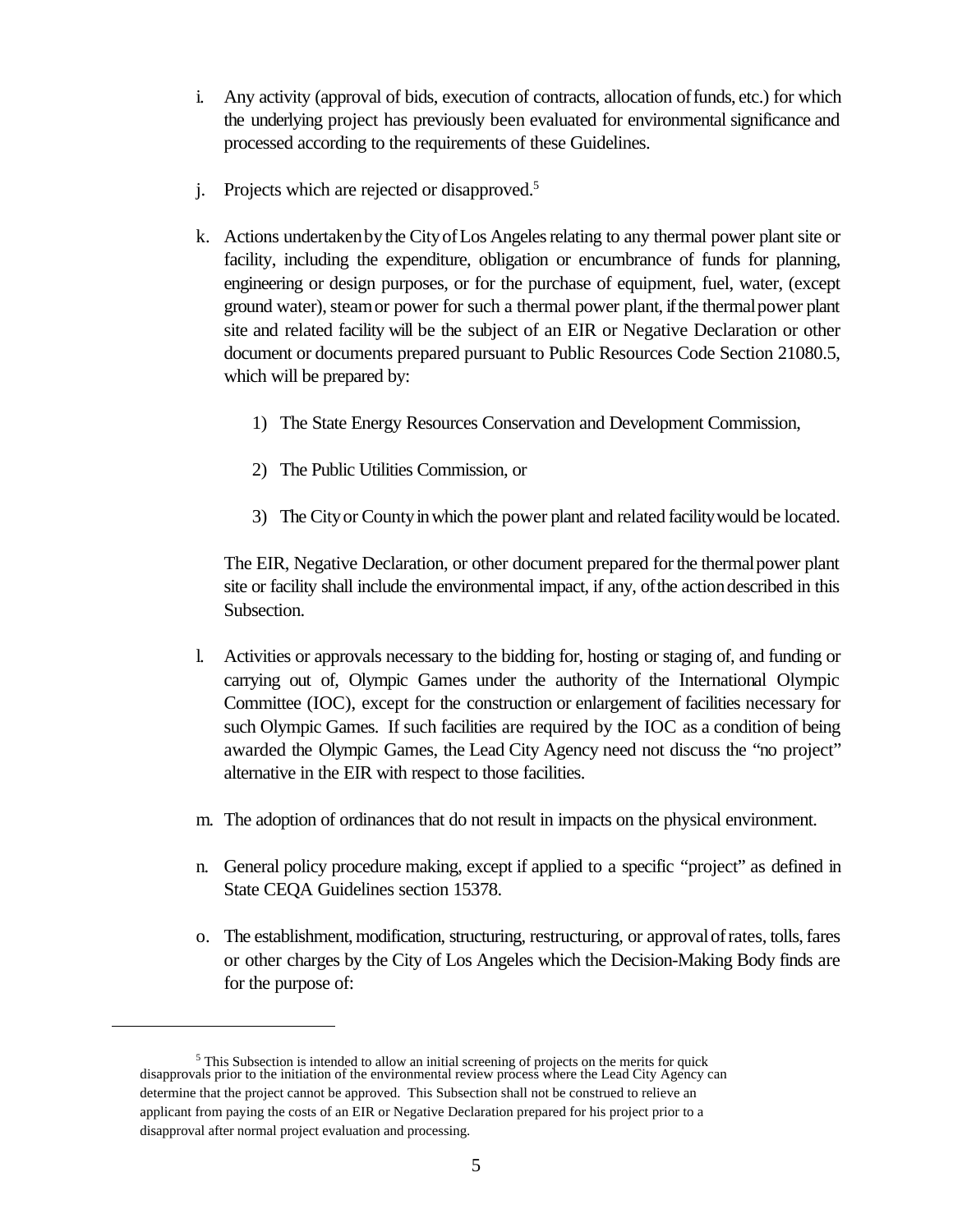- 1) Meeting operating expenses, including employee wage rates and fringe benefits,
- 2) Purchasing or leasing supplies, equipment or materials,
- 3) Meeting financial reserve needs and requirements,
- 4) Obtaining funds for capital projects, necessary to maintain service within existing service areas, or
- 5) Obtaining funds necessary to maintain such intra-city transfers as are authorized by city charter.

The Decision-Making Body shall incorporate written findings in the record of any proceeding in which an exemption under this section is claimed setting forth with specificity the basis for the claim of the exemption.

- p. Actions taken prior to January 1, 1982, by the City of Los Angeles to implement the transition from the property taxation system in effect prior to June 1, 1978, to the system provided for byArticle XIII A of the California Constitution. This exemption is limited to projects directly undertaken by a person which are supported inwhole or in part through contracts, grants, subsidies, loans, or other forms of assistance from the City of Los Angeles where the projects:
	- 1) Initiate or increase fees, rates, or charges charged for any existing public service, program, or activity, or
	- 2) Reduce or eliminate the availability of an existing public service program, or activity, or
	- 3) Close publicly owned or operated facilities, or
	- 4) Reduce or eliminate the availability of an existing publicly owned transit service, program, or activity.
- q. Activities and proposals by the City of Los Angeles necessary for the preparation and adoption of a local coastal program pursuant to the California Coastal Act, (commencing with Section 30000 of the Public Resources Code). CEQA shall apply to the certification of a local coastal program by the California Coastal Commission pursuant to Chapter 6 of the California Coastal Act.
- r. Projects for the institution or increase of passenger or commuter service on rail lines already in use, including the modernization of existing stations and parking facilities.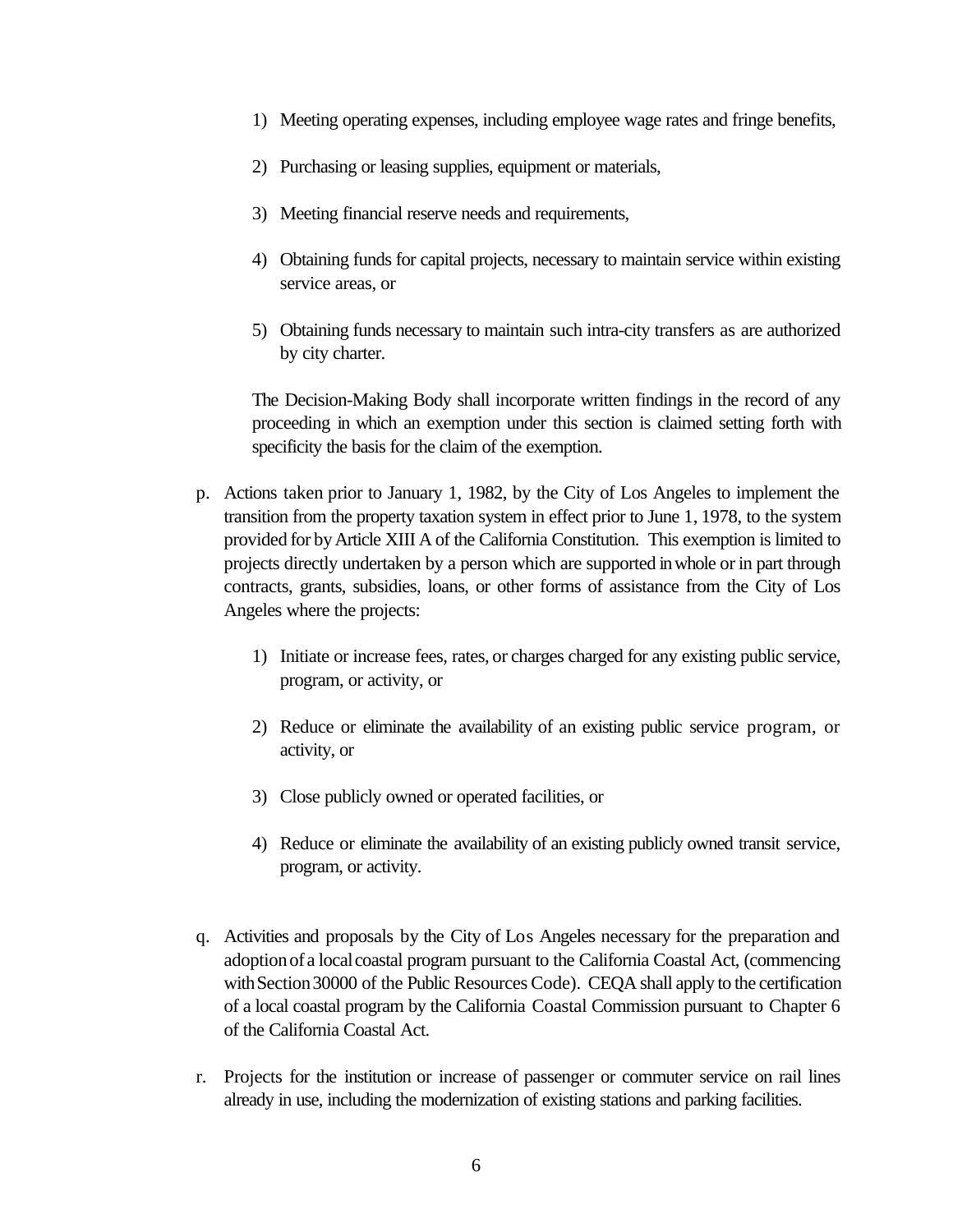- s. Projects for the development of a regional transportation improvement program or the state transportation improvement program.
- t. Zone change ordinances initiated by the City for the purpose of complying with Section 65860 (d) of the California Government Code, provided that the zone change provides for the least intensive use category allowed by the applicable provisions of the General Plan of the City of Los Angeles."

**Section 4.** Article VII of the City CEQA Guidelines is hereby renumbered as Article III and reads as follows:

## **"ARTICLE III: CATEGORICAL EXEMPTIONS ARTICLE III CATEGORICAL EXEMPTIONS**

1. Classes of Categorical Exemptions.

The Secretary for Resources has provided a list of classes of projects which he has determined do not have a significant effect on the environment and which are therefore exempt from the provisions of CEQA. The following specific categorical exemptions within such classes are set forth for use by Lead City Agencies, provided such categorical exemptions are not used for projects where it can be readily perceived that such projects may have a significant effect on the environment.

a. Class 1. Existing Facilities.

Class 1 consists of the operation, repair, maintenance or minor alteration of existing public or private structures, facilities, mechanical equipment, or topographical features, involving negligible or no expansion of use beyond that previously existing.

- 1) Interior or exterior alterations involving remodeling or minor construction where there be negligible or no expansion of use.
- 2) Operation, repair, maintenance or minor alteration of existing facilities of both investor and publicly owned utilities, electrical power, natural gas, sewage, water, and telephone, and mechanical systems serving existing facilities, including alterations to accommodate a specific use.
- 3) Operation, repair, maintenance or minor alteration of existing highways and streets, sidewalks, gutters, bicycle and pedestriantrails, storage areas, parking lots, aircraft parking areas, wharves, railroads, runways, taxiways, navigable waterways, bridle trails, service roads, fire lanes and golf-cart paths, except where the activity will involve removal of a scenic resource including but not limited to a stand of trees, a rock outcropping or an historic building.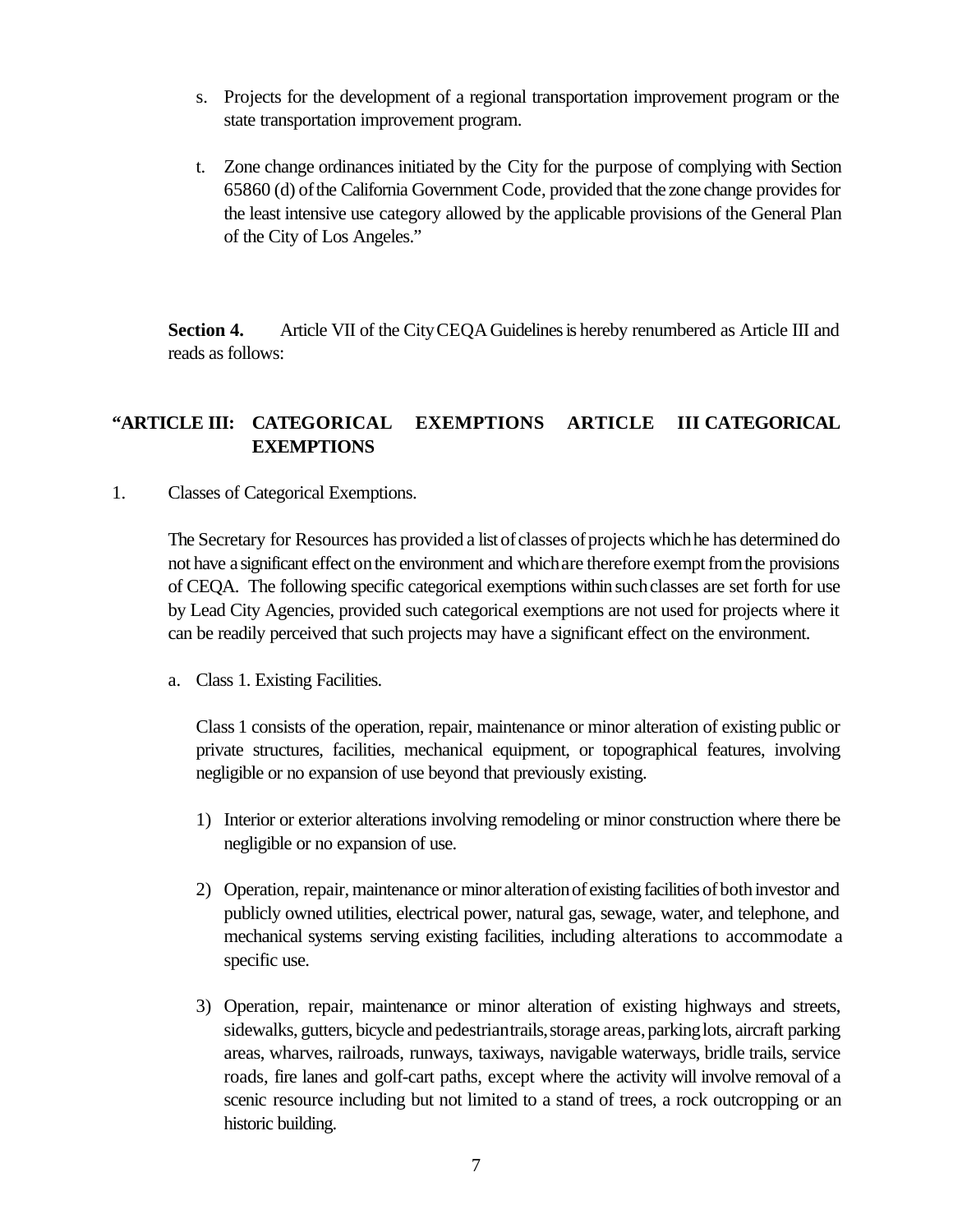- 4) Restoration or rehabilitation of deteriorated or damaged structures, facilities or mechanical equipment and systems to meet current standards of public health, safety and environmental protection.
- 5) Additions to existing structures provided that the addition will not result in an increase of more than:
	- a) 50 percent of the floor area ofthe structures before the additionor 2,500 square feet, whichever is less; or
	- b) 10,000 square feet of:
		- i. The project is in an area where all public services and facilities are available to allow for maximum development permissible in the General Plan and
		- ii. The area in which the project is located is not environmentally sensitive.
- 6) Addition of safety, security, health or environmental protection devices for use during constructionoforinconjunctionwithexisting structures,facilities or mechanicalequipment, or topographical features (including navigational devices).
- 7) New copy on existing on and off-premise signs.
- 8) Maintenance of existing landscaping, native growth, water supply reservoirs; and brush clearance for weed abatement and fire protection (excluding the use of economic poisons as defined in Division 7, Chapter 2, California Agricultural Code).
- 9) Maintenance of fishscreens, fishladders, wildlife habitat areas, artificial wildlife waterway devices, streamflows, springs and waterholes, and stream channels (clearing of debris) to protect fish and wildlife resources, lakes and reservoirs.
- 10) Division of existing multiple family rental units into condominiums or stock cooperatives.<sup>6</sup>
- 11) Demolitionand removal of individual small structures listed in this subdivision except where the structures are of historical, archaeological or architectural significance:
	- a) Single-family residences not in conjunction with the demolition of two or more units;
	- b) Motels, apartments, and duplexes designed for not morethanfour dwelling units ofnot in conjunction with the demolition of two or more such structures;

 $6$  A multiple family rental unit is "existing" when the Department of Building and Safety has issued a certificate of occupancy.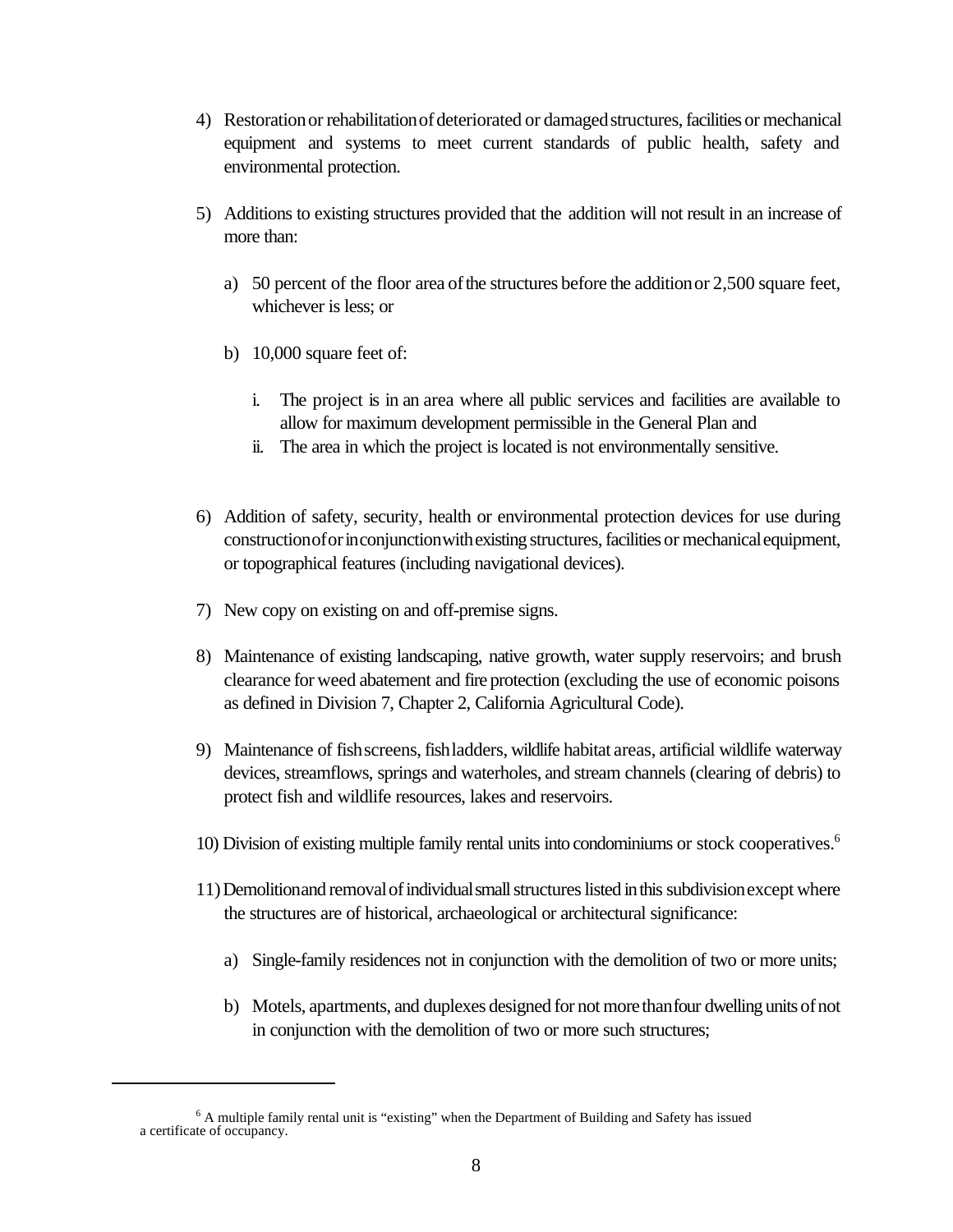- c) Stores, offices, and restaurants of designed for an occupant load of 20 persons or less, if not in conjunction with the demolition of two or more such structures;
- d) Accessory (appurtenant) structures including garages, carports, patios, swimming pools, and fences.
- 12) Outdoor lighting and fencing for security and operations.
- 13) Interior or internal modifications to established and discrete areas which are fully developed within the larger environment of parks or recreation centers, where such interior or internal modification is essentially a rearrangement (rather than an additive function) such as might occur at a zoo, outdoor museum, arboretum, formal garden, or similar display area.
- 14) Issuance, renewal or amendment of any lease, license or permit to use an existing structure or facility involving negligible or no expansion of use.
- 15) Installation oftraffic signs, signals and pavement markings, including traffic channelization using paint and raised pavement markers.
- 16) Installation of parking meters.
- 17) Operation, repair, maintenance or minor alteration of surface pipelines serving industrial or commercial facilities and all subsurface pipelines.
- 18) Issuance of permits, leases, agreements, berth and space assignments, and renewals, amendments or extensions thereof, or other entitlements granting use of the following existing facilities and land and water use areas involving negligible or no expansion of use and/or alteration or modification of the facilities or its operations beyond that previously existing or permitted:
	- a) Municipal Warehouses and Transit Sheds.
	- b) Municipal Wharves.
	- c) Municipal Airports.
	- d) Storage areas for domestic shipment-receipt and foreign import-export commodities.
	- e) Office Space.
	- f) Surface or subsurface pipelines serving industrial or commercial facilities in the Harbor District.
	- g) Municipal Utility Rights-of-Way.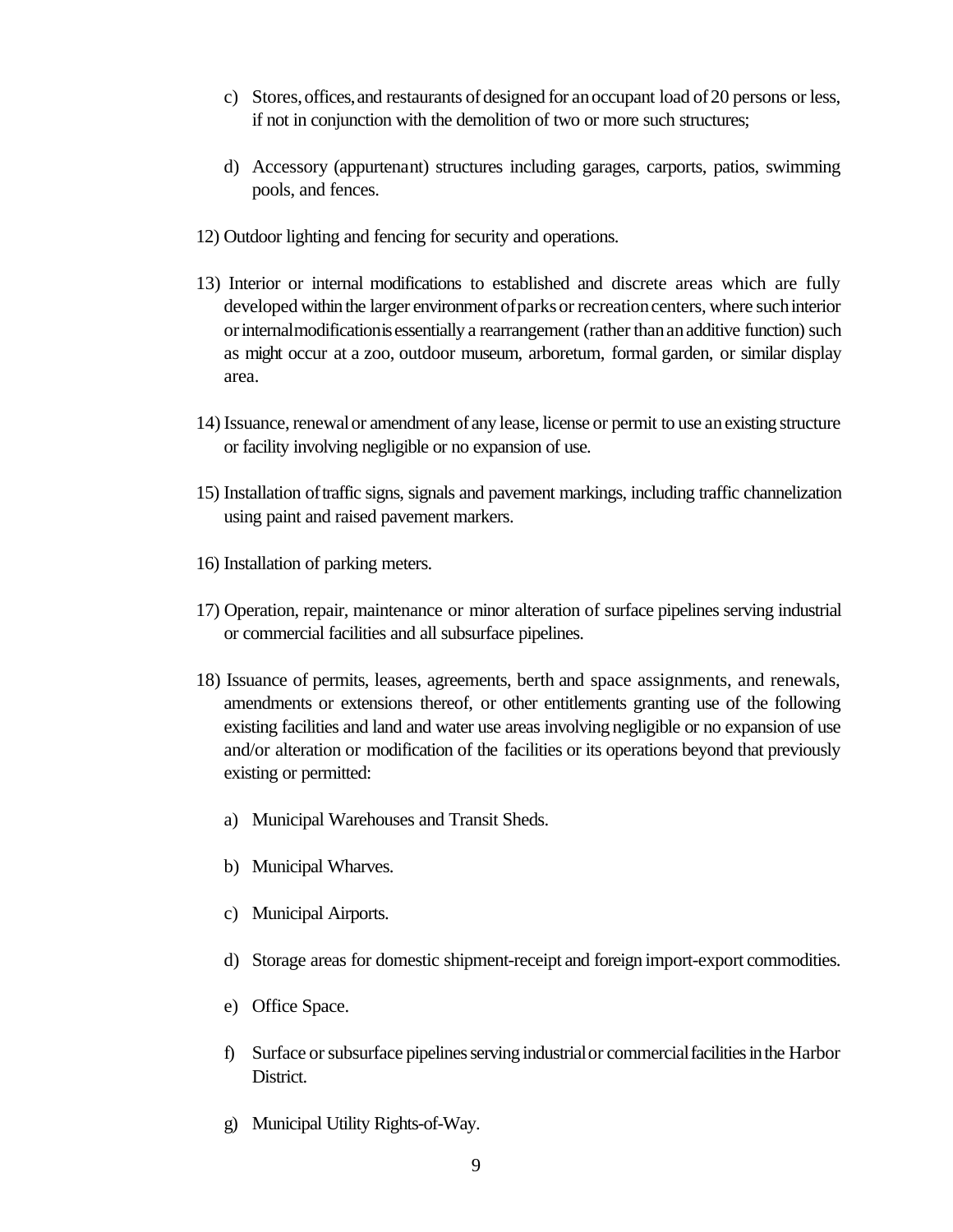- 19) The granting of variances by the Board of Police Commissioners from the requirements of Section 41.40 of the L.A.M.C., where the activitypermitted willbe completed within 30 days after the variance is granted.
- 20) Modernization of an existing highway, street, alley, walk, mall or minor drainage channel by construction of improvements, resurfacing, reconstruction, eliminating jut-outs, widening lessthan a single lane width, adding shoulders or parking lanes, adding auxiliary lanes for localized purposes (turning, passing, and speed change), correcting substandard curves and intersection, bottleneck bridge widenings not to exceed the width of the adjacent existing roadway approaches, and other bridge widenings less than an additional lane on the bridge. This exemption shall not be used where extensive tree removal will be involved.
- 21) Modifications to existing storm drain systems for collection of local water at alternate points within an existing local drainage area unless impact on a park is anticipated.
- 22) Granting or renewal of a variance or conditional use for a nonsignificant change of use in an existing facility.
- 23) Granting of a variance to permit continued operationof a non-conforming essentialservice or retail convenience after the mandated Zoning Code removal date.
- 24) Relocation of an existing use within a publicly owned facility.
- 25) Installation of fire hydrants on existing water mains.
- 26) Construction of erosion control facilities.
- 27) Zoning Administrator approval offoster care and day care homes pursuant to L.A.M.C. Section 12.27 E.
- 28) Zoning Administrator approval to use existing dwelling units as model homes.
- 29) Minor repairs and alterations to existing dams and appurtenant structures under the supervision of the Department of Water Resources.
- 30) Actions ofthe Board ofBuildingand SafetyCommissioners onAppeals ofDeterminations of the Superintendent of Building, except actions of the Commission taken pursuant to L.A.M.C. Sections 91.3002(f)-4-e.
- 31) Establishment or modification of any rate, fee or charge for the use of existing municipal facilities and services involving negligible or no expansion of use.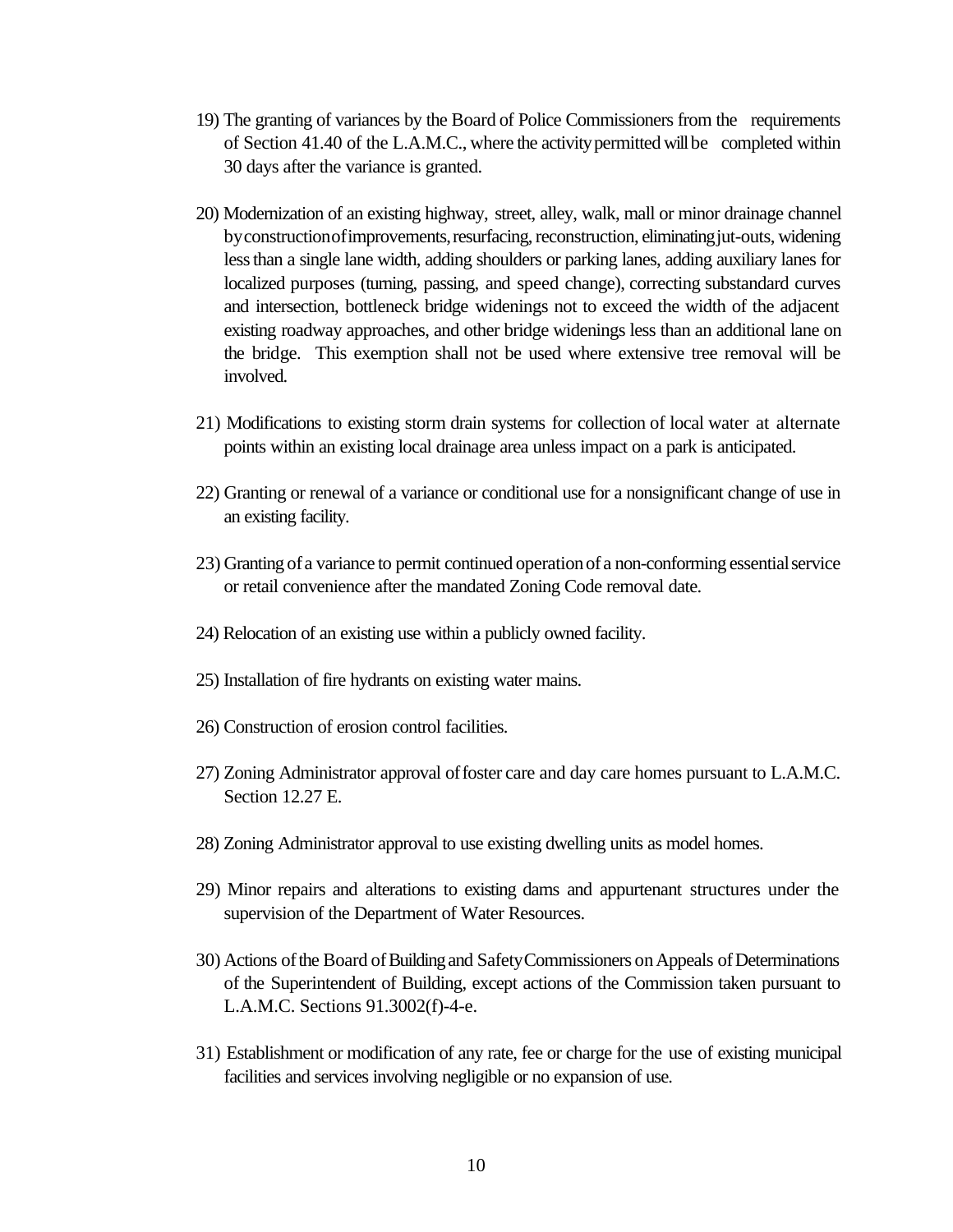- 32) Installation, maintenance or modificationof mechanicalequipment and public convenience devices and facilities which are accessory to the use of the existing structures or facilities and involve the negligible or no expansion of use.
- 33) The issuance, modification or relocation of police permits for antique shops, auto parks, auto rental, bath and massage, card club, card school, dancing academy, dance (public one night), escort bureau, figure studios, game arcade, games of skill and science, identification card, jewelry auction, locksmith, messenger service, nudist colony, pawnbroker,pooltable (single), pooltables, poolroom, billiard room, familybilliard room, private patrol, rides/merry-go-round, rummage sale, sales (closing out and removal), secondhand (auto parts, books, jewelry, and general), seller of concealable firearms, shooting gallery, towing operation, social clubs, and proprietor or subscriber alarm system.
- 34) Federally funded programs for revitalization of deteriorating urban areas for purposes of correcting building code violations and making other improvements to existing dwelling units, including coordinating those public improvements necessary to improve public facilities in connection with such revitalization. This exemption does not include the construction of new public facilities.
- 35) Minor extensions of, and connections between, existing taxiways whichpermit alternative aircraft ground maneuvering operations and involve negligible or no expansion of use.
- 36) The issuance, modificationor relocationof animal regulation permits for impounding stray animals declared to be a nuisance, disposal of old, crippled or infected dogs, neighborhood retail pet shops, animal trapping, keeping or wild animals as pets, and keeping of carrier or homing pigeons which are to be liberated for exercise or racing.
- 37) Crushing of cement concrete, asphalt concrete, masonry and other related materials resulting from demolition work when the crushing activity occurs on industrial zoned land, is in compliancewithL.A.M.C. Secs. 112.04 and 112.05 , and includes dust suppression measures sufficient to meet the requirements of the Southern California Air Quality Management District.
- 38) Conversion of a single family residence to office use.
- 39) The conversion of existing commercial or industrial units in one structure from single to condominium type ownership.
- 40) Federally funded programs for the provision of public services that result in negligible or no impact on the physical environment and that do not involve the construction of new public or private facilities.
- b. Class 2. Replacement or Reconstruction.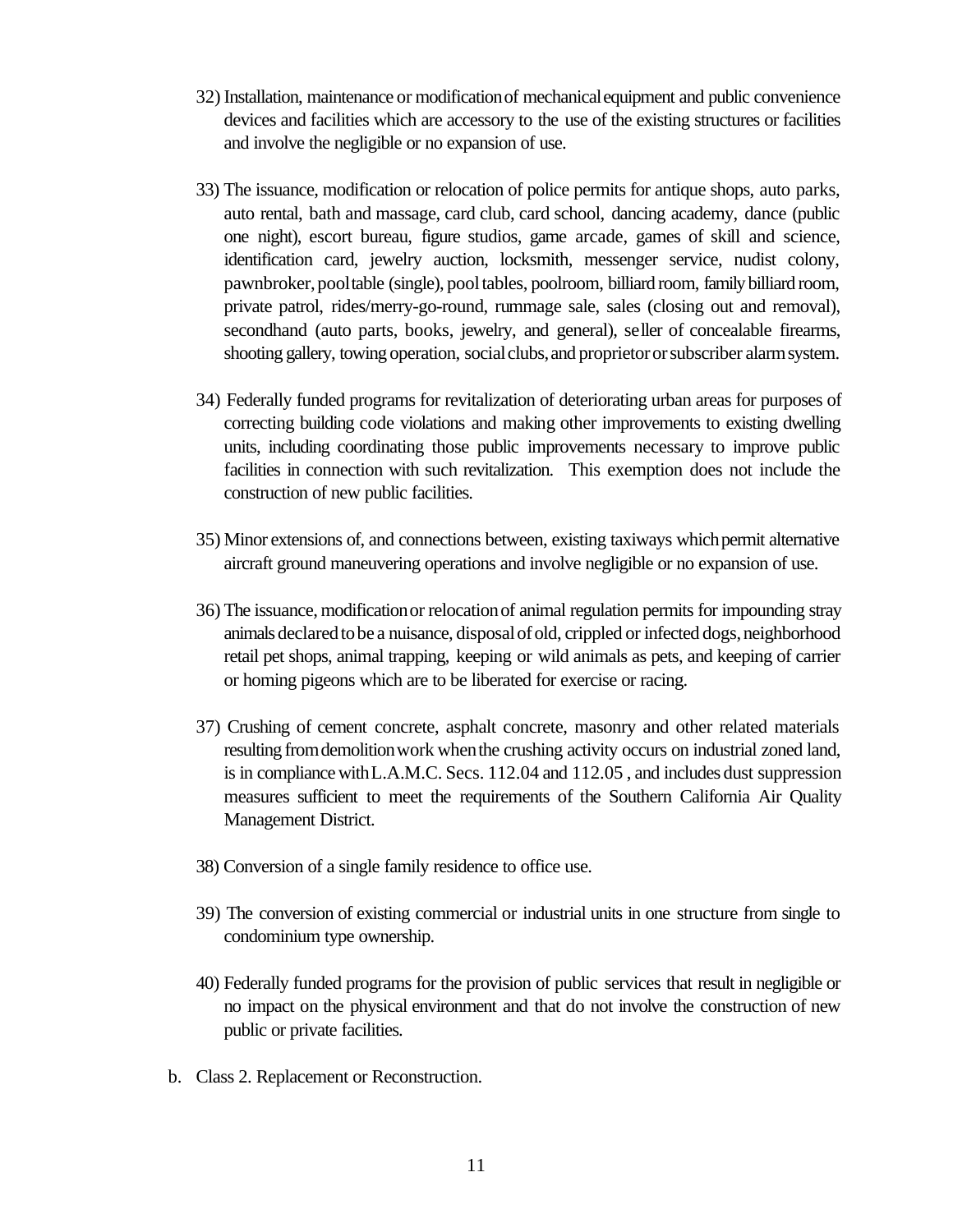Class 2 consists ofreplacement or reconstruction of existing structures and facilitieswhere the new structure will be located on the same site as the structure replaced and will have substantially the same purpose and capacity as the structure replaced.

- 1) Replacement or reconstruction of existing schools, hospitals, recreation buildings and libraries to provide earthquake resistant structures which do not increase capacity more than fifty percent (50%).
- 2) Replacement of a commercial or industrial structure with a new structure of substantially the same size, purpose and capacity.
- 3) Replacement or reconstruction of existing utility systems and/or facilities involving negligible or no expansion of capacity.
- 4) Conversionofoverheadelectric utilitydistributionsystemfacilitiestounderground including connection to existing overhead electric utility distribution lines where the surface is restored to the condition existing prior to the undergrounding.
- 5) Replacement or reconstruction of surface or subsurface pipelines involving negligible or no expansion of use beyond that previously existing.
- 6) Replacement or reconstruction of existing heating and air-conditioning systems.
- 7) Replacement of existing pedestrian stairways, including such additional rights of way as needed to bring the stairways up to current standards of length and width, providing that the project does not impact cultural resources of remove mature trees.
- c. Class 3. New Construction of Small Structures.

Class 3 consists of construction and location of limited numbers of new, small facilities or structures, installation of small new equipment and facilities in small structures; and the conversion of existing small structures from one use to another where only minor modifications are made in the exterior of the structure. The numbers of structures described in this section are the maximumallowable within a two year period. Examples of this exemption include but are not limited to:

- 1) Single family residences not in conjunction with the building of two or more units. In urbanized areas, up to three single family residences may be constructed under this exemption.
- 2) Apartments, duplexes and similar structures, designed for not more that four dwelling units ofnot inconjunctionwiththe building of two or more such structures. In urbanized areas, the exemption applies to single apartments, duplexes and similar structures designed for not more than six dwelling units of not constructed in conjunction with the building of two or more such units.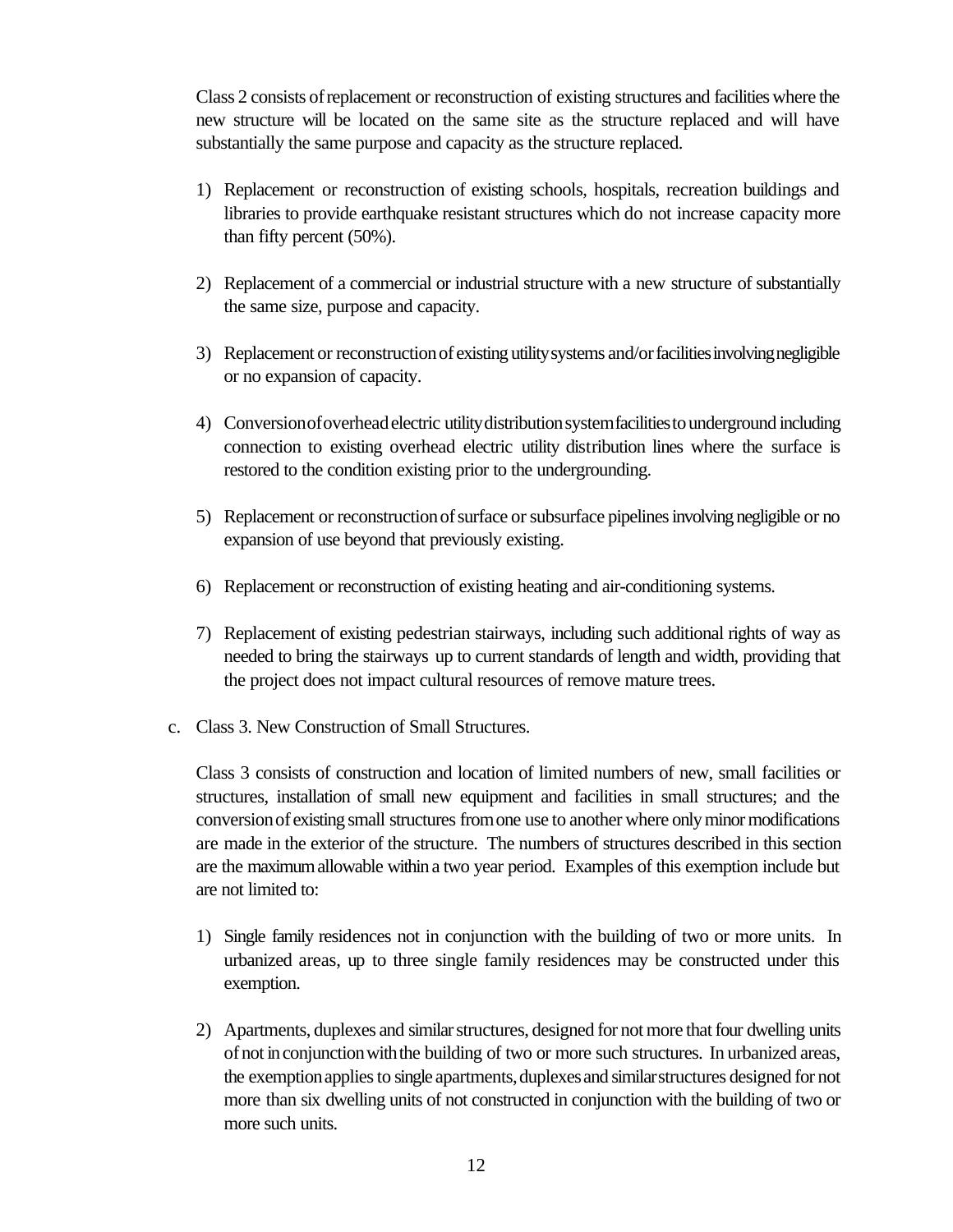- 3) Stores, motels, offices, restaurants, and similar small commercial structures not involving the use of significant amounts of hazardous substances, designed for an occupant load of 30 persons or less, if not in conjunction with the building of two or more structures. In urbanizedareas, the exemptionalso appliesto commercialbuildings onsiteszonedforsuch use, if designed for an occupant load of 30 persons or less, of not constructed in conjunction with the building of 4 or more such structures and of not involving the use of significant amounts of hazardous substances.
- 4) Installation of new equipment and/or industrial facilities involving negligible or no expansion of use if required for safety, health, the public convenience, or environmental control.
- 5) Water main, sewage, electrical, gas and other utility extensions of reasonable lengths to serve already approved construction.
- 6) Accessory (appurtenant) structures including garages, carports, patios, swimming pools, fences, game courts (including tennis courts accessory to residential developments), play areas and retaining walls.
- 7) Installation of scientific measuring, monitoring and testing devices.
- 8) Additions to underground electric and water utility distribution system facilities such as cables, conduits, pipelines, manholes, vaults and appurtenances, including connections to existing overhead electrical utility distribution lines.
- 9) Installation of surface and subsurface pipelines and equipment in industrial facilities involving negligible or no expansion of use beyond that previously existing.
- 10) Street lighting projects, with the exception of those systems where illuminationlevels would materially exceed minimum levels of illumination recommended in the current edition of the "American National Standard Practice for Roadway Lighting" as approved by the American National Standards Institute.
- 11) Sewers constructed to alleviate a high potential or existing public health hazard. Such sewers shall be of a size and capacity to serve only the area of need.
- 12) Storm drains constructed to collect low flow or alleviate other local drainage problems unless impact on a park is anticipated.
- 13) Offsite sewers as described in Section 64.11.2 of the L.A.M.C., of no greater diameter than 10 inches, that will serve an area local in nature.
- 14) Authorizations by the Department of Public Utilities and Transportation for the installation, relocation and/or replacement of police and fire boxes, and poles, guys and antennas external to existing buildings.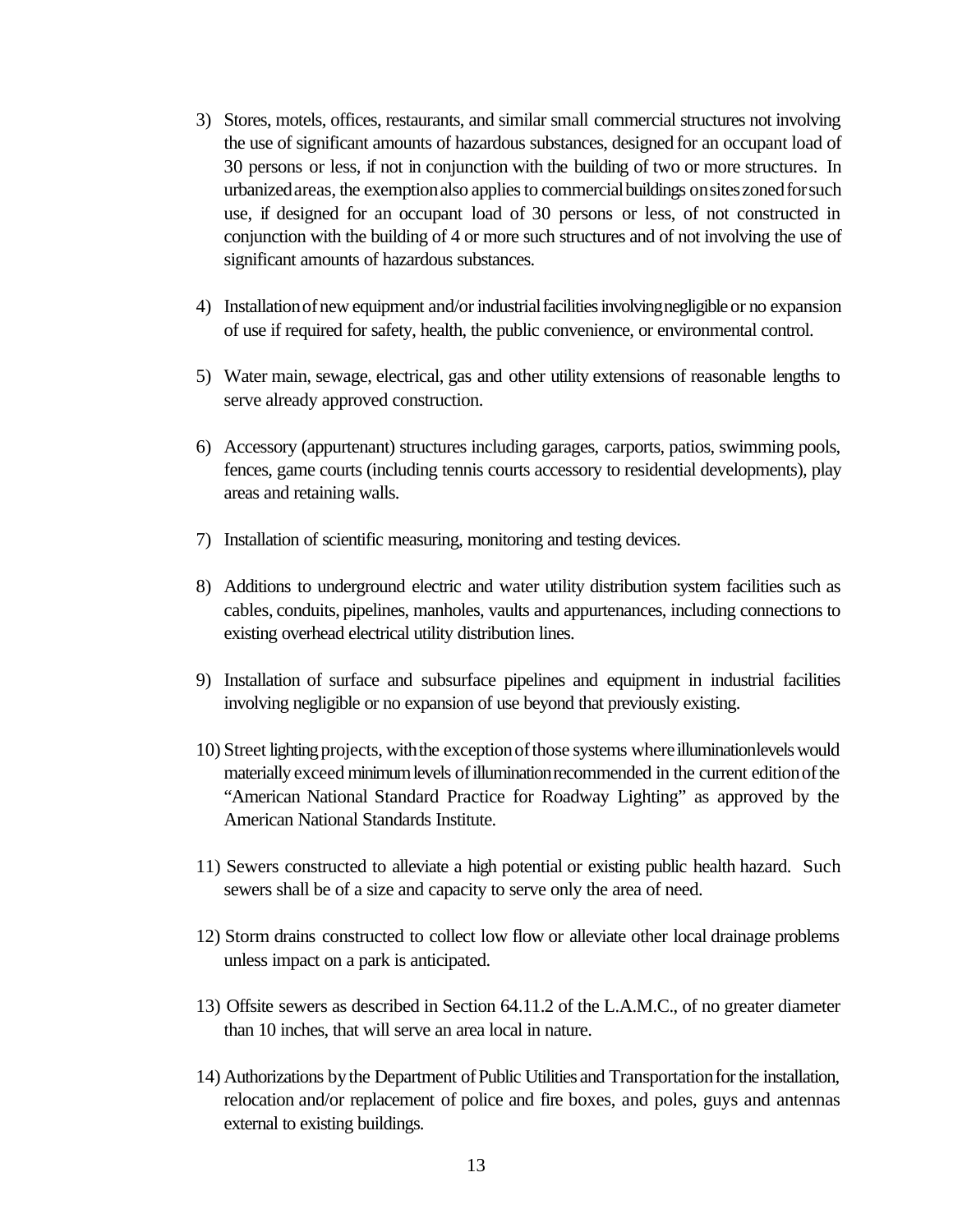- 15) Recommendations bythe Department ofPublic Utilities and Transportation for improved crossing protection.
- 16)Issuancebythe Department ofPublic Utilities and Transportationofpermitsforambulance driver or attendant, auto-for-hire, public service vehicle, or school bus.
- 17) Projects involving less than 35 dwelling units or 15,000 square feet of commercial, industrial, governmental or institutional floor space where, as determined by the appropriate City department, the project is not in a designated hillside ("H") area or inan officially mapped area of severe geologic hazard, conforms with or is less intensive than the adopted plan, is a fill-in rather than an initial intrusion into an established pattern of development, is not in an officially designated Paleontological. Historical, Archaeological orSeismic StudyArea, and, ofresidential, is more that 1,000 feetfroma freeway, railway, or airport, except where the mitigation of potentially significant noise and air quality impacts to an insignificant level is ensured. If any grading is required in connection with such projects, this CategoricalExemptionshall not apply unlessthe grading is also exempted by Subsection d of Subsection 1 of this Article.
- d. Class 4. Minor Alterations to Land.<sup>7</sup>

Class 4 consists of minor public or private alterations to the condition of land, water and/or vegetation which do not involve removal of mature, scenic trees except for forestry and agricultural purposes:

- 1) Grading on land with a slope of less than ten percent (10%), except where it is to be located in a waterway, in any wetland, in an officially designated (by federal, State, or local governmental action) scenic area or in an officially mapped areas of severe geologic hazard.
- 2) Grading on land with a slope of fifteen percent (15%) or more, and/or involving grading in excess of 20,000 cubic yards. This exemption will not apply to grading located in a waterway, in any wetland, in an officially designated (by federal, State, or local action) scenic area, or in officially mapped areas of severe geologic hazard, or contains scenic trees.
- 3) New gardening, tree planting, or landscaping, but not including tree removal except dead, damaged or diseased trees or limbs.

<sup>&</sup>lt;sup>7</sup> See "Exemption by Location," Section 4a of this Article.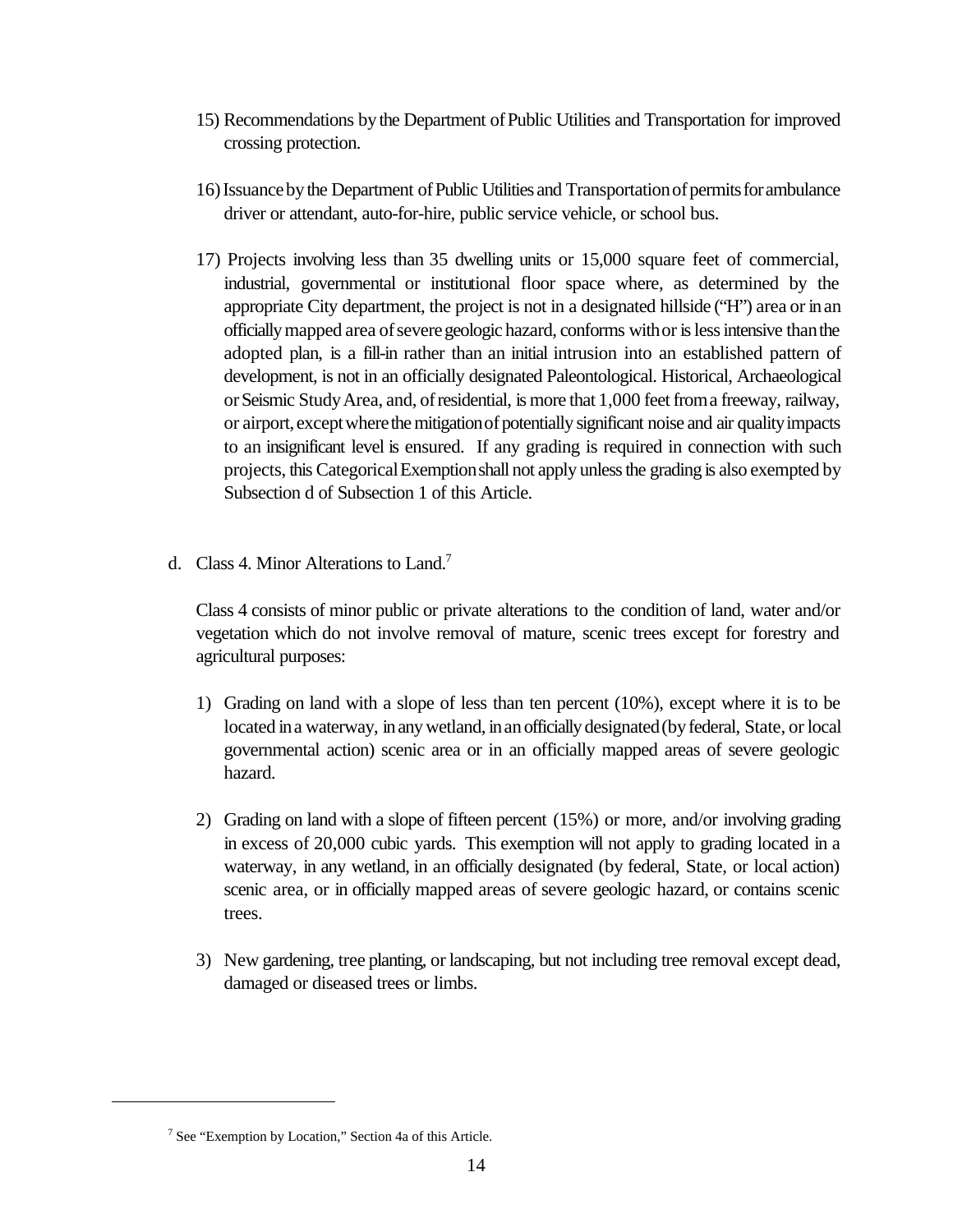- 4) Filling of earth into previously excavated land, and maintenance and preservation of land elevation in areas of land settlement and subsidence with material compatible with the natural features of the site.
- 5) Minor alterations in land, water and vegetation on existing officially designated wildlife management areas of fish production facilities which result in improvement of habitat for fish and wildlife resources or greater fish production.
- 6) Temporaryuses ofland having no permanent effects onthe environment, including but not limited to carnivals, parades, temporary location filming, sales of Christmas trees, building materials storage on street or sidewalk during job, construction offices and tract sales offices.
- 7) The issuance, renewal or amendment of any lease, license or permit to use land involving minor alterations to the condition of the land.
- 8) The renewal or amendment of any lease which allows for a minor increase in leased acreage.
- 9) Watercourse permits.
- 10) Grading and/or paving of existing rights ofwayfor parking where zoning laws permit such use, street access exists, and the project does not significantly impact local drainage patterns, cultural resources, or trees.
- 11) Zoning Administrator approval to erect and maintain temporary subdivision directional signs.
- 12) Minor trenching and backfilling where the surface is restored.
- 13) The creation of bicycle lanes on existing rights-of-way.
- 14)Relocationofresidentialstructureslocated onlands acquired for a public use to a new site.
- 15) Maintenance dredging where the spoil is deposited in a spoil area authorized by all applicable State and federal regulatory agencies.
- 16) Corrective grading to repair slope failures and for restoration of previously graded areas to their original configurations.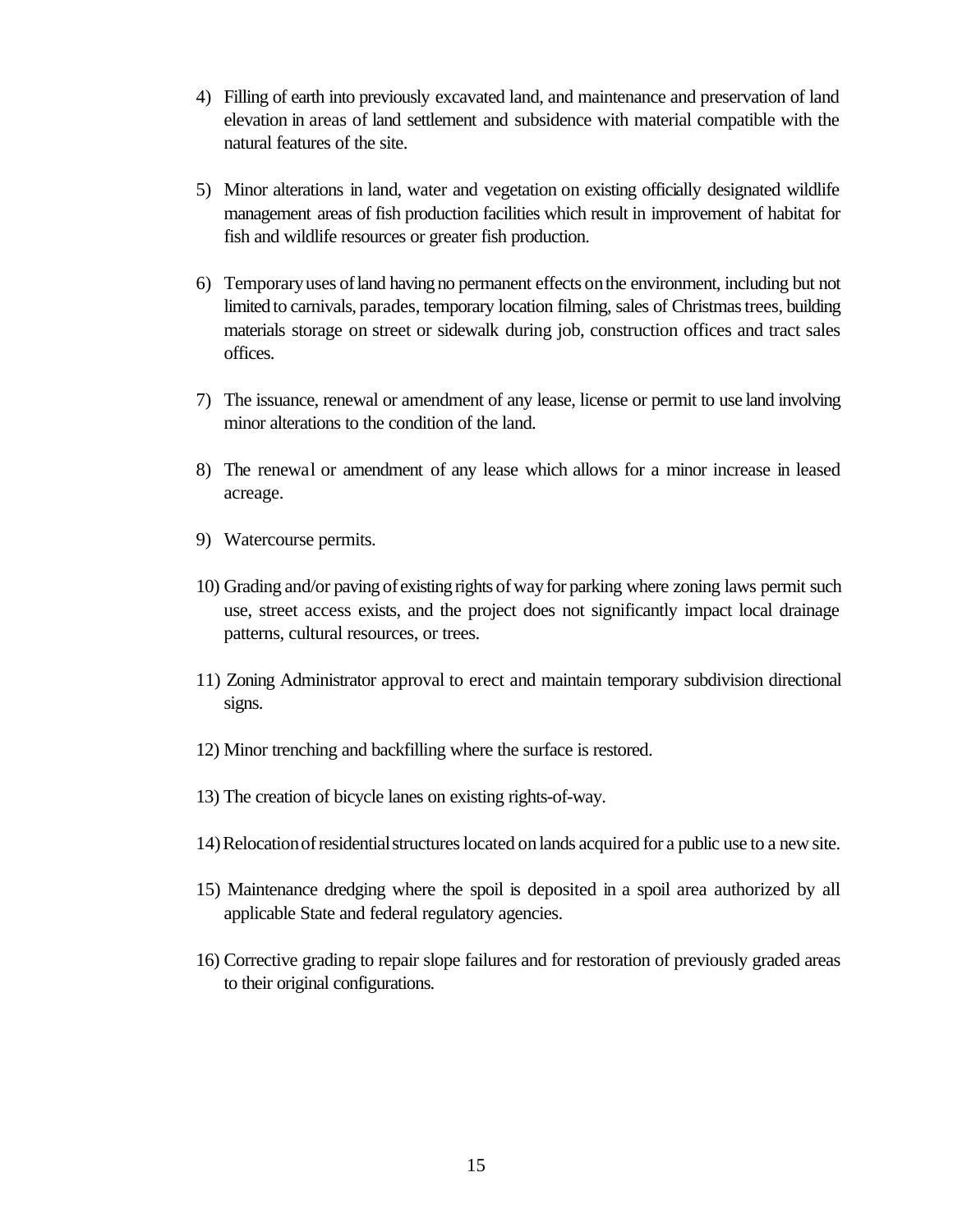e. Class 5. Alterations in Land Use Limitations.<sup>8</sup>

Class 5 consists of minor alterations in land use limitations in areas with less than a 20% slope, which do not result in any changes in land use pr density, including but not limited to:

- 1) Minor lot line adjustments, side yard and setback variances notresulting inthe creation of any new parcel nor in any change in land use or density.
- 2) Issuance of minor encroachment permits.
- 3) Minor street, alley and utility easement vacations where the vacated property does not constitute a buildable site that would allowa commercialor industrialdevelopment ofmore that 10,000 square feet or a residential development of more than 25 units.
- 4) Conveyances of minor miscellaneous easements, including street, alley or walkway easements.
- 5) Acquisition of public street easements and the construction of street improvements required pursuant to Section12.37 oftheL.A.M.C.includingminormodifications and minorwaiver requirements.
- 6) Minormodifications ofthe conditions ofpreviouslyapprovedtentative tract mapsinvolving improved design features when no increase in the number of lots or parcels is proposed.
- 7) Changes in Council instructions related to a change of zone or height district.
- 8) Extensions of time to utilize "Q" provisions imposed upon changes of zone or height district, to utilize a variance or conditional use grant, or to record a final tract.
- 9) Interpretations and minor adjustments to the boundaries of zones or height districts limited by the existing provisions of Section 12.30 of the L.A.M.C.
- 10) Minor area variances, building location and configuration variances, yard variances, or slight modifications which do not result in any change in land use or additional dwelling units.
- 11) Department of Building and Safety Orders and Zoning Administrator Interpretations and appeals therefrom which do not result in change in land use or additional dwelling units.
- 12) Zone changesthatreduce the maximum intensity of use of the land, but do not change the nature of the use.

<sup>8</sup> See "Exemption by Location," Section 4a of this Article.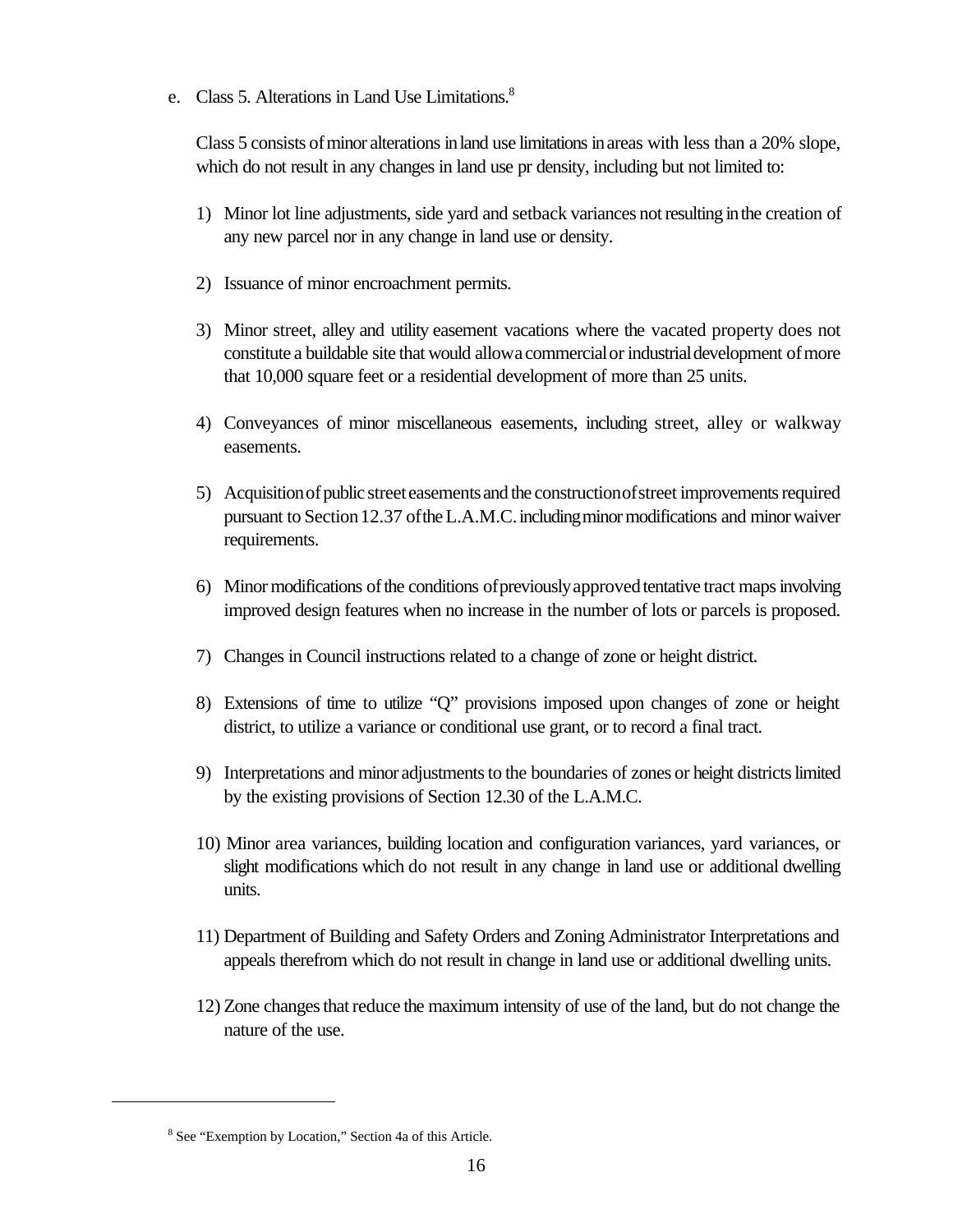- 13) Zone changes or variancesthat merely conformzoning to anexisting use where the existing use was legally commenced.
- 14) Zone changesfromresidentialtoP-1onconnectionwithanalreadydeveloped commercial or industrial use.
- 15) Acceptance of future streets to provide windows for sewer house connections.
- 16) Removal of minor vehicular access restrictions.
- 17) Dedication of easements for streets, alleys and walkways over City-owned property already improved as streets, alleys or walkways.
- 18) Conveyance of easements between public agencies for streets, alleys or walkways over properties already improved as streets, alleys or walkways.
- 19) Acquisition of easements for drainage and sanitary sewers for the conveyance of local drainage and sewage flow into existing outlet facilities.
- 20) Acquisition of easements for future streets, alleys and walkways.
- 21) Acceptance of future streets, alley and walkways which are already improved as streets, alley and walkways, as public streets, alley and walkways.
- 22) Release of agreements on property involving lot ties, public easements, dedications, and submittals of plans.
- 23) Granting or renewal of a variance or conditional use for a non-significant change ofuse of land.
- 24) Reversion to acreage in accordance with the Subdivision Map Act.
- 25) Establishment, change or removal of building lines.
- 26) Consolidation of contiguous properties into a lesser number of parcels which may involve the vacation of unimproved paper streets or alleys.
- 27) Termination of City Council approved zone changes or height district files if not implemented after three (3) years, including "T" removals and seven(7) step subdivisions subject to a withholding ordinance for dedication and improvements, if in conflict with the most recent City Council adopted community plan.
- 28) Acquisition of land for the purpose of acquiring fee title underlying an existing easement.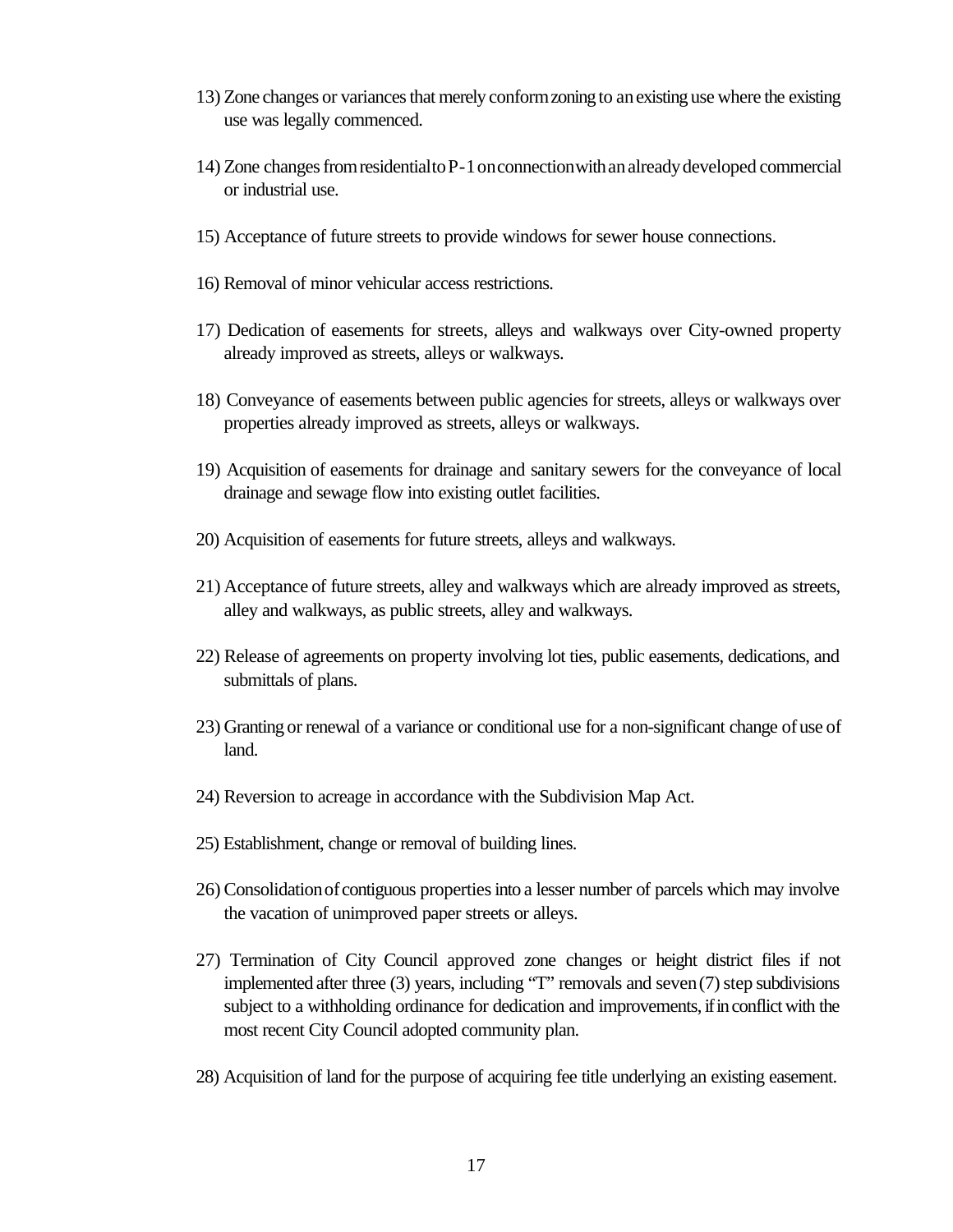- 29) Acquisition of tax delinquent property where no use other than the existing use is contemplated.
- 30) Granting easements to other local agencies, utilities or private persons to accomplish activities that are categorically exempted by these Guidelines.
- 31) Transfer of jurisdiction of a portion of the Los Angeles City Street System to the County of Los Angeles to allow the County to improve the street.
- 32) Reduction of a conditional use site pursuant to Section 12.24 G. 2. of the L.A.M.C.
- 33) Zone variances to convert guest rooms into apartments.
- 34) Granting of a conditional use for the on-site consumptionof alcoholic beverages pursuant toL.A.M.C.Sections 12.21 and 12.24, as amended byOrdinanceNo. 148,994(effective March 1, 1977), beverages will be dispensed and consumed do not exceed an occupant load of 200 persons, and provided that the premises will not also require an original dancehall, skating rink or bowling alley permit from the Los Angeles Police Commission.
- 35) Granting of Zone Boundary Adjustments or Zone Changes incident to Subdivision pursuant to L.A.M.C. Section 12.32F.
- 36) Approval of Private Street Maps pursuant to Article 8, Chapter I of the L.A.M.C. to provide access to existing legal lots.
- 37) Approval of Reversion to Acreage Maps pursuant to L.A.M.C. Section 17.10.
- 38) Height District changesthatreducethe intensityofdevelopment ofland (L.A.M.C. Section 13.05).
- 39) Modification or removal of a "K" Horsekeeping Supplemental Use District (L.A.M.C. Section 13.05).
- 40) Acceptance of future streets and alleys dedicated pursuant to tract map procedures.
- f. Class 6. Information Collection $9$

Class 6 consists of basic date collection, research, experimental management and resource evaluation activities which do not result in a serious major disturbance to an environmental

<sup>&</sup>lt;sup>9</sup> See "Exemption by Location," Section 4a of this Article.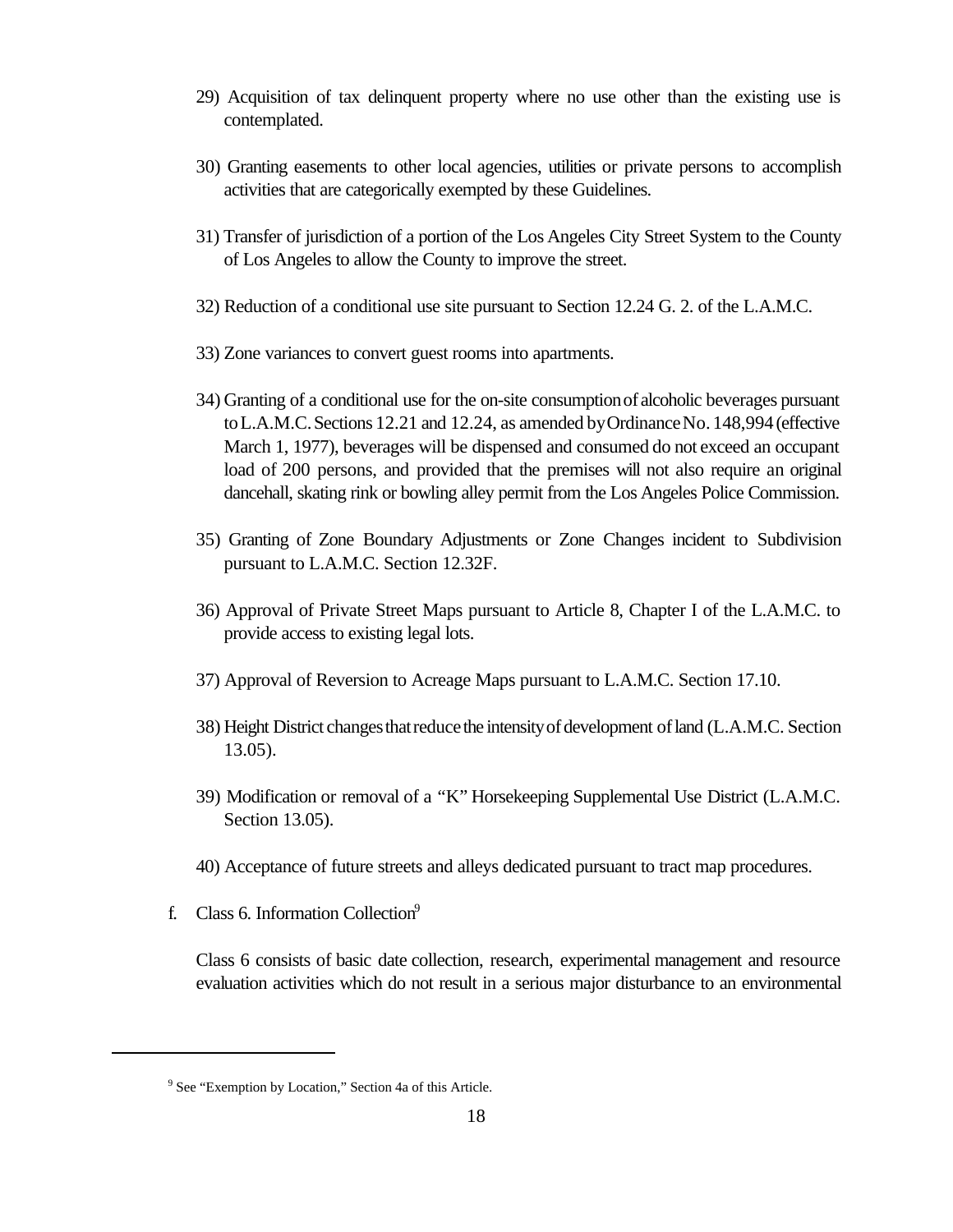resource. These may be for strictly information gathering purposes, or as part of a study leading to an action which a public agency has not yet approved, adopted, or funded.

- 1) Permits for test holes in public areas which will be used for engineering evaluations for street, sewer, storm drain, buildings or utility installations.
- 2) Basic data collection, field testing, research, experimental management and resource activitiesofCityDepartments, bureaus, divisions,sections, offices or officers whichdo not result in serious or major disturbances to an environmental resource.
- 3) Permits to drill test holes in navigable waters or submerged lands which will be used for chemical and biological engineering evaluations formarine facilities, and for chemical and biological analysis of sediments.
- g. Class 7. Actions by Regulatory Agencies for Protection of Natural Resources.

Not applicable at the present time in the City of Los Angeles.

h. Class 8. Actions by Regulatory Agencies for Protection of the Environment.

Class 8 consists of actions taken by regulatory agencies as authorized by State or local ordinance to assure the maintenance, restoration, enhancement, or protection of the environment where the regulatory process involves procedures for protection of the environment. Construction activities are not included in this exemption.

- 1) Industrial waste permits.
- 2) Design approvals bythe MunicipalArtsCommissionpursuant to Charter Section165 and Section 91.4509 (a) of the L.A.M.C.
- 3) Renewals of permits by the Bureau of Street Maintenance for operation of existing sanitary landfills. (This exemption shall not be used where a new sanitary landfill site is to be established.)
- 4) Acquisition of lands for the purpose of preserving flood plains and/or open space where no increase in use is proposed.
- i. Class 9. Inspections.

Class 9 consists of activities limited entirely to inspection, to check for performance of an operation, or the quality, health or safety of a project, including related activities such as inspection for possible mislabeling, misrepresentation or adulteration of products: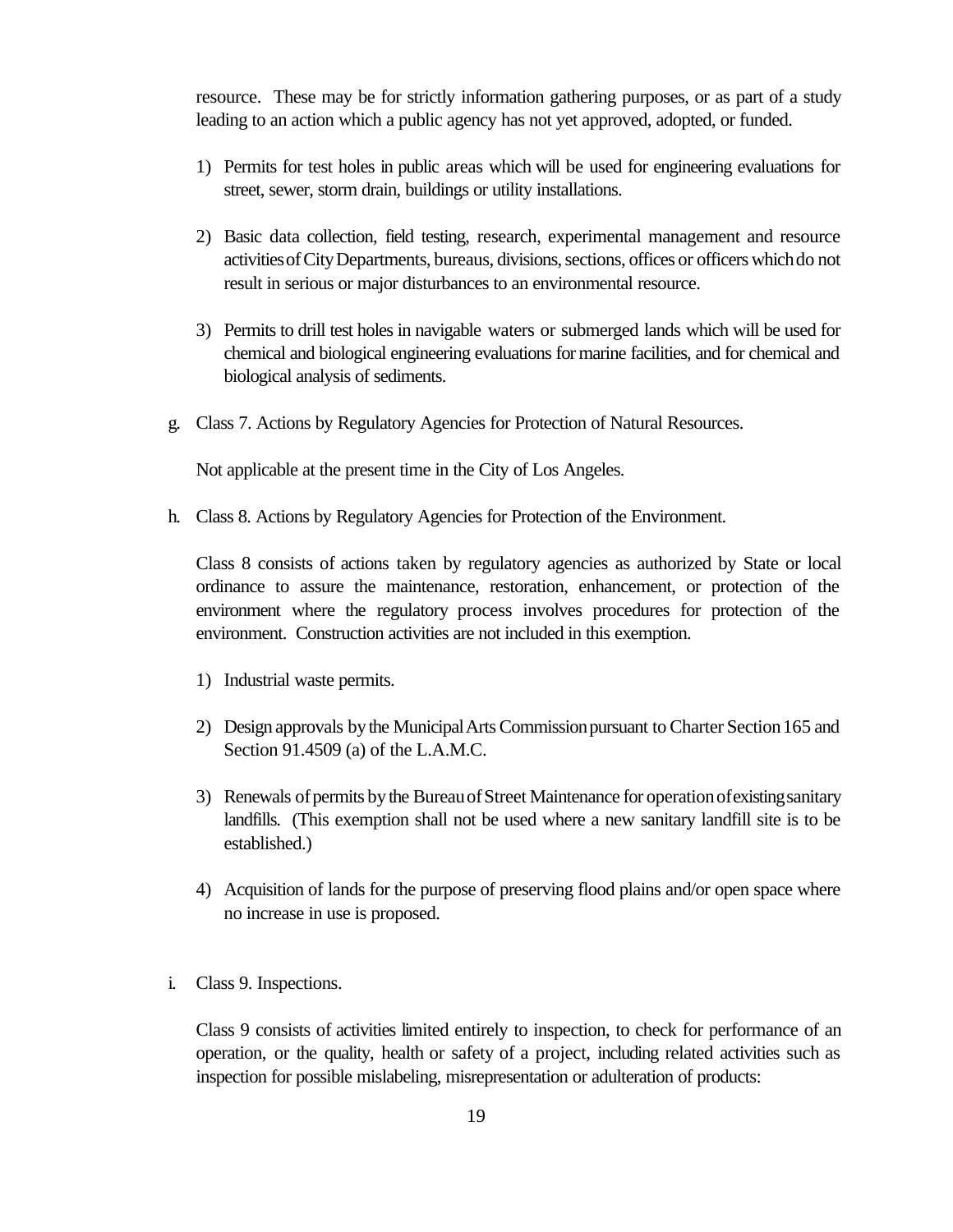- 1) Inspection of private refuse disposal sites.
- 2) Activities of City departments, bureaus, divisions, sections, offices or officers limited entirely to inspection, to check for performance of anoperation, or the quality or safety of a project.
- j. Class 10. Loans.

Not applicable at the present time in the City of Los Angeles.

k. Class 11. Accessory Structures.<sup>10</sup>

Class 11 consists of construction or placement of minor structures accessory to (appurtenant to) existing commercial, industrial, or institutional facilities.

- 1) On-premise signs.
- 2) Parking lots under 110 spaces where no decking or undergrounding is involved.
- 3) Game courts, play equipment, drinking fountains, restrooms, fences, walks, visual screens, or single tennis courts constructed in residential areas.
- 4) Placement of seasonal or temporary use items such as lifeguard towers, mobile food units, portable restrooms or similar items in generally the same locations from time to time in publicly owned parks, stadiums, or other facilities designed for public use.
- 5) Signs located on City property managed by a City department which has a sign policy adopted by the City Council or, in the case of a proprietary department, by its Board of Commissioners.
- 6) Construction or placement of minor structures accessory to (appurtenant to) existing commercial, industrial or institutional facilities.
- 7) Constructionor placement ofbuildings, or additions to buildings, involving the addition of less than 15,000 square feet, which additions are accessory to existing commercial, industrial or institutional facilities.
- 8) Authorizations by the Department of Airports for the installation, maintenance, relocation, replacement and/or removal of: structures; lighting, fencing and security facilities; noise and

<sup>&</sup>lt;sup>10</sup> See "Exemption by Location," Section 4a of this Article.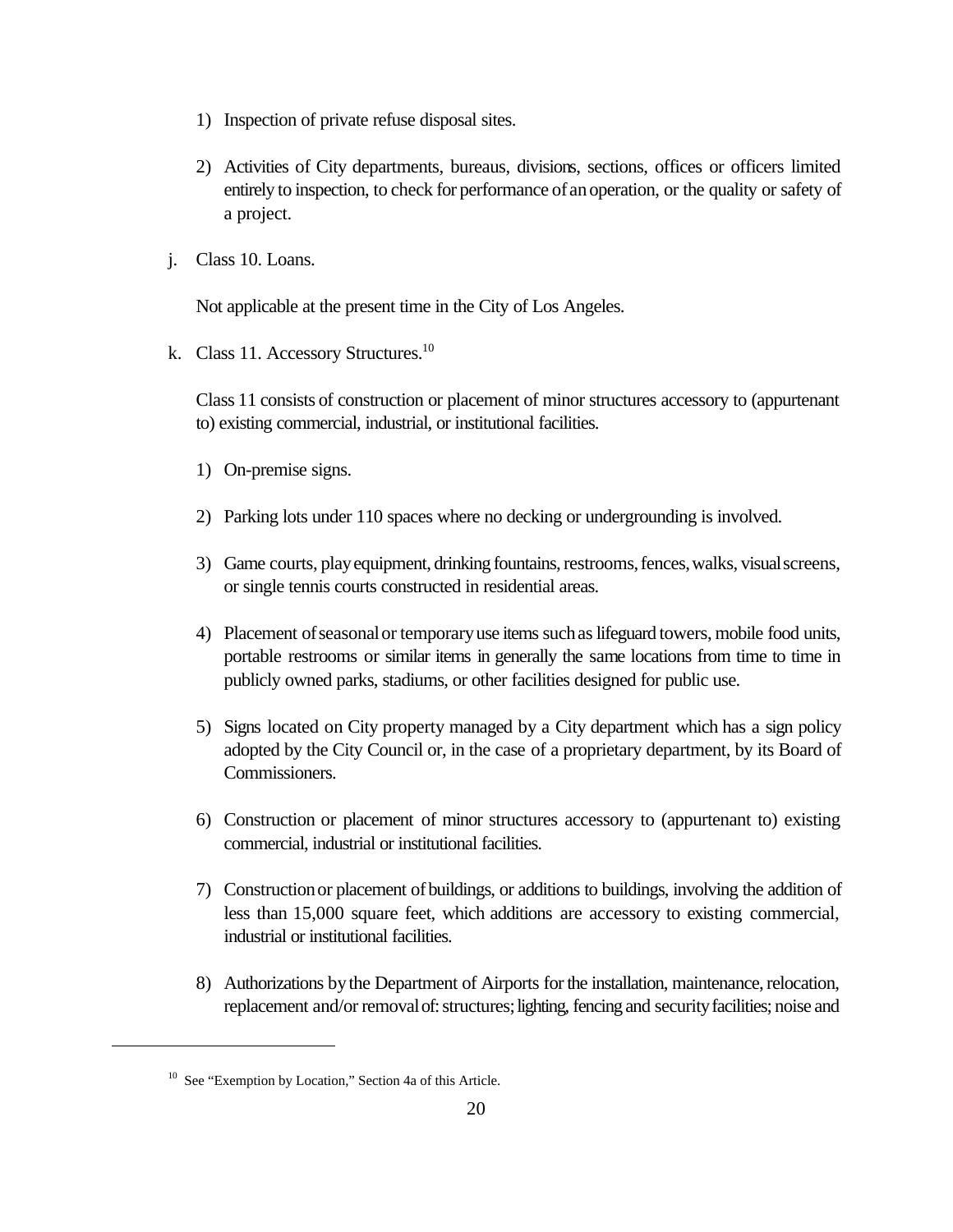environmental monitoring systems and facilities; storage tanks and facilities; utility, sewer and drainage system facilities; mechanical and electrical equipment; and, other facilities which are accessory to the use of existing or approved airport structures, facilities, or operations, and involve negligible or no expansion of airport operations beyond that previously existing or permitted.

l. Class 12. Surplus Government Property Sales.

Class 12 consists of sales of surplus government property except for parcels of land located in an area of statewide interest or potential area of critical concern as identified in the Governor's EnvironmentalGoals and Policy Report, prepared pursuant to Government Code Section 65041, et. seq. However, if the surplus property to be sold is located in those areas identified in the Governors' Environmental Goals and Policy Report, its sale is exempt if:

- 1) The property does not have significant values for wildlife habitat or other environmental purposes, and
- 2) Any of the following conditions exist:
	- a) The property is of such size or shape that it is incapable of independent development or use, or
	- b) The property to be sold would qualify for an exemption under any other class of categorical exemption in Article VII of these Guidelines, or
	- c) The use of the property and adjacent property has not changed since the time of purchase by the public agency.
- m. Class 13. Acquisition of Lands for Wildlife Conservation Purposes.

Not applicable at the present time to the City of Los Angeles.

n. Class 14. Minor Additions to Schools.

Class 14 consists of minor additions to existing schools within existing school grounds where the addition does not increase originalstudent capacitybymore than25% or five classrooms, whichever is less. The addition of portable classrooms is included in this exemption.

- 1) Minor additions to Cityoperated training facilitieswithin existing facilitygrounds where the additiondoes not increase originaltrainee capacityof the facility bymore than25% or five classrooms is included in this exemption.
- o. Class 15. Minor Land Divisions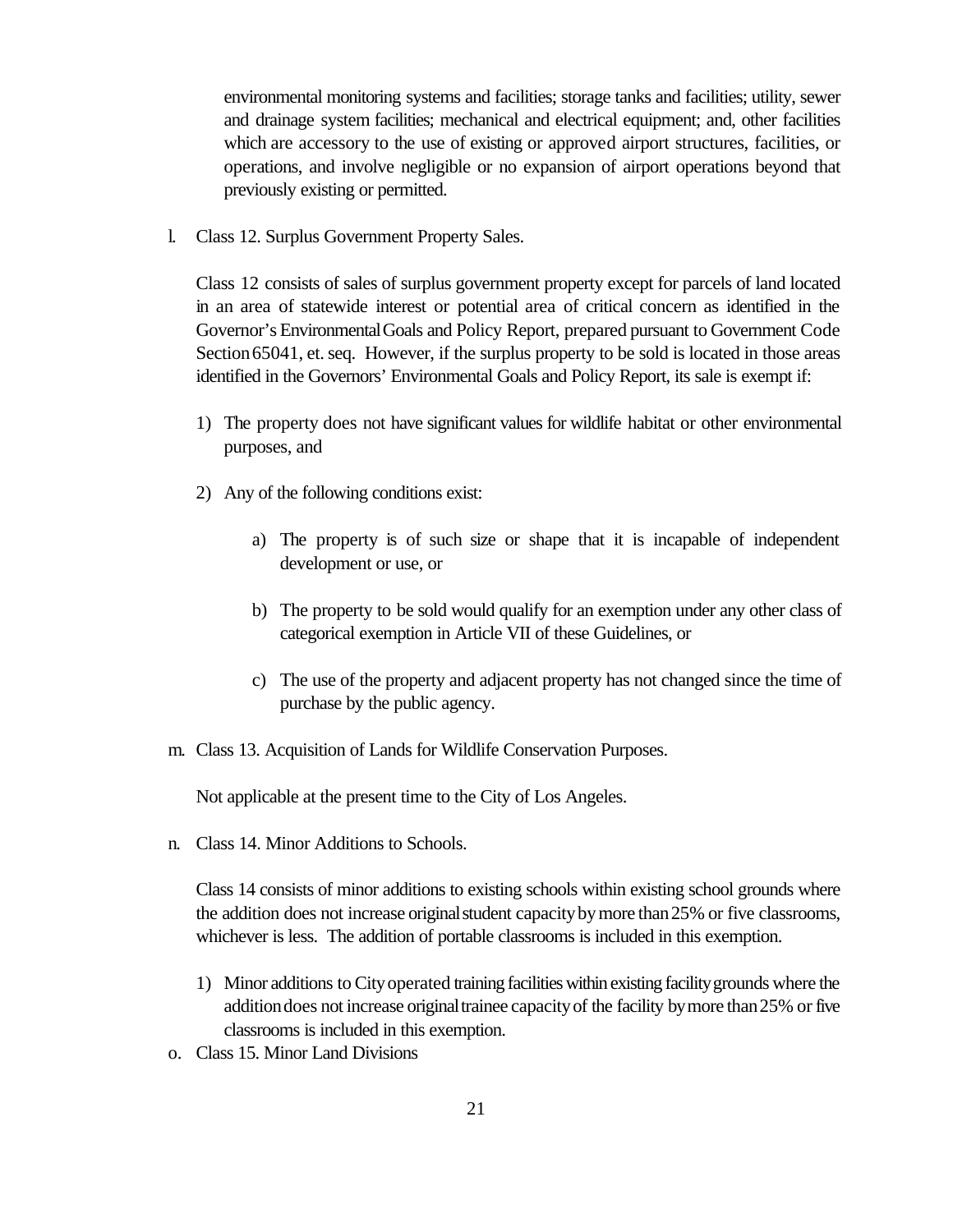Class 15 consists of the division or property in urbanized areas zoned for residential, commercial, or industrial use into four or fewer parcels when the division is in conformance with the General Plan and zoning, no variances or exceptions are required, all services and access to the proposed parcels to local standards are available, the parcel was not involved in a division of a larger parcel within the previous 2 years, and the parcel does not have a slope greater than 20%.

p. Class 16. Transfer of Ownership in Land in order to Create Parks.

Class 16 consists of the acquisition or sale of land in order to establish a park where the land is in a natural condition or contains historic sites or archaeological sites and either:

1) The management plan for the parks has not been prepared, or

2) The management plan proposes to keep the area in a natural condition or preserve the historic or archaeological site. CEQA will apply when a management plan is proposed that will change the area from its natural condition or significantly change the historic or archaeological site.

q. Class 17. Open Space Contracts or Easements.

Class 17 consists of the establishment of agricultural preserves, the making and renewing of open space contracts under the Williamson Act, or the acceptance of easements or fee interests in order to maintain the open space character of the area. The cancellation of such preserve, contracts, interests of easements is not included.

r. Class 18. Designation of Wilderness Areas.

Class 18 consists of the designation of wilderness areas under the California Wilderness System.

s. Class 19. Annexations of Existing Facilities and Lots for Exempt Facilities.

Class 19 consists of only the following annexations:

1) Annexations to the City of Los Angeles of areas containing existing public or private structures developed to the density allowed by the current zoning or pre-zoning of either the gaining of losing governmental agency whichever is more restrictive, provided, however, that the extension of utility services to the existing facilities would have a capacity to serve only the existing facilities.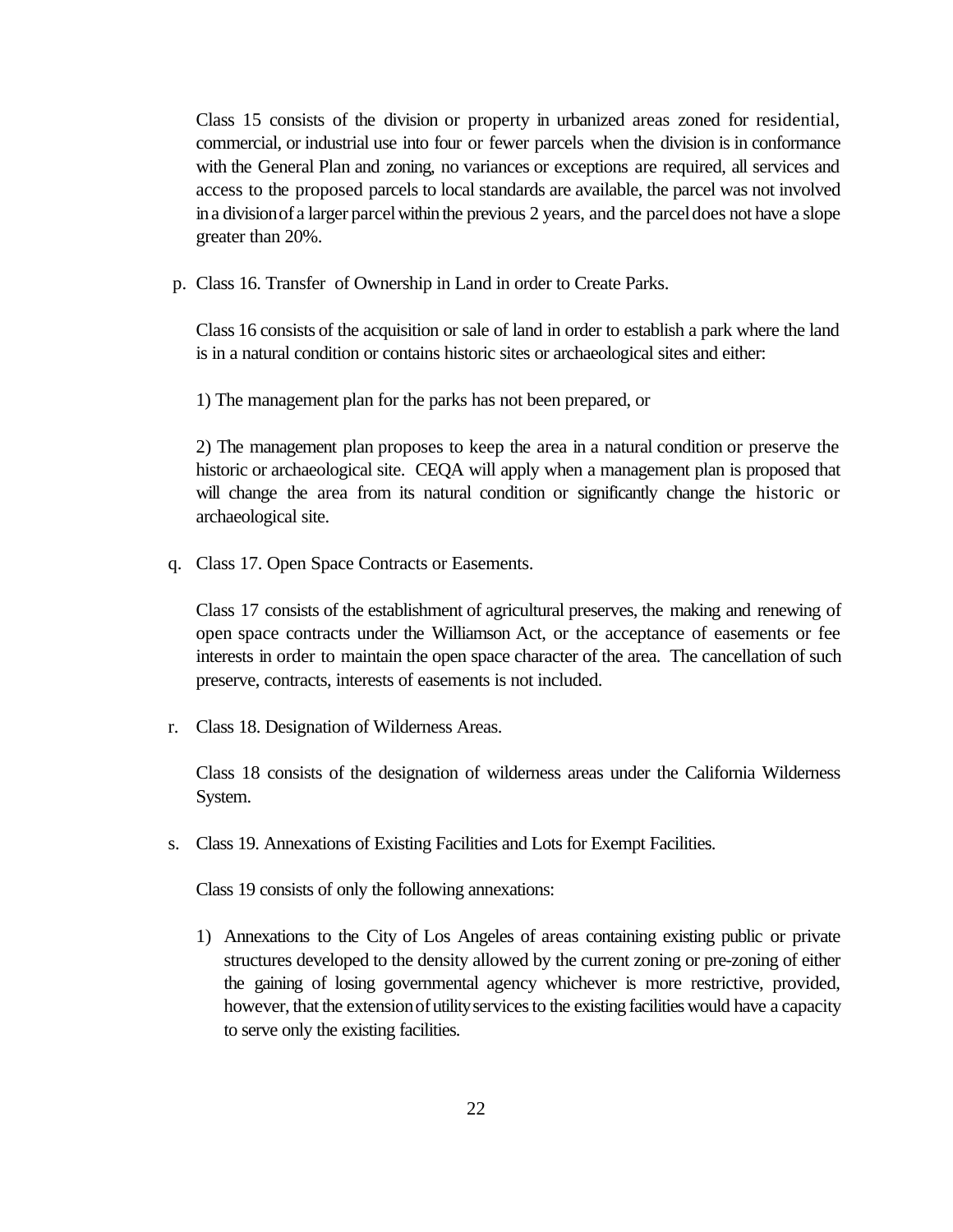- 2) Annexations of individual small parcels of the minimum size for facilities exempted by Subsection c of this Section, New Construction of Small Substructures.
- t. Class 20 Changes in Organization of Local Agencies.

Class 20 consists of changes in the organization or reorganization of local governmental agencies where the changes do not change to geographical area in which previously existing powers are exercised. Examples include but not limited to:

- 1) Establishment of a subsidiary district.
- 2) Consolidation of two or more districts having identical powers.
- 3) Merger with a city of a district lying entirely within the boundaries of the City.
- u. Class 21. Enforcement Actions by Regulatory Agencies.

Class 21 consists of actions by regulatory agencies to enforce or revoke a lease, permit, license, certificate or other entitlement for use which is issued, adopted or prescribed by the regulatory agency or a law, general rule, standard or objective which is administered or adopted by the regulatory agency. Such actions include, but are not limited to, the following: $11$ 

- 1) The direct referral of a violationof a lease, permit, license, certificate or other entitlement for use or of a general rule, standard of objective to the Attorney General, District Attorney or City Attorney, as appropriate for judicial enforcement.
- 2) The adoptionofanadministrative decisionor order enforcing or revoking the lease, permit, license, certificate or other entitlement for use or enforcing the general rule, standard or objective.
- v. Class 22. Educational or Training Programs Involving No Physical Changes.

Class 22 consists of the adoption, alteration or termination of educational or training programs which involve no physical alteration in the area affected or which involve physical changes only in the interior of existing schoolor training structures. Examples include, but are not limited to the following:

1) Development of or changes in curriculum or training methods.

 $11$  Construction activities undertaken by the public agency taking the enforcement or revocation action are not included in this exemption.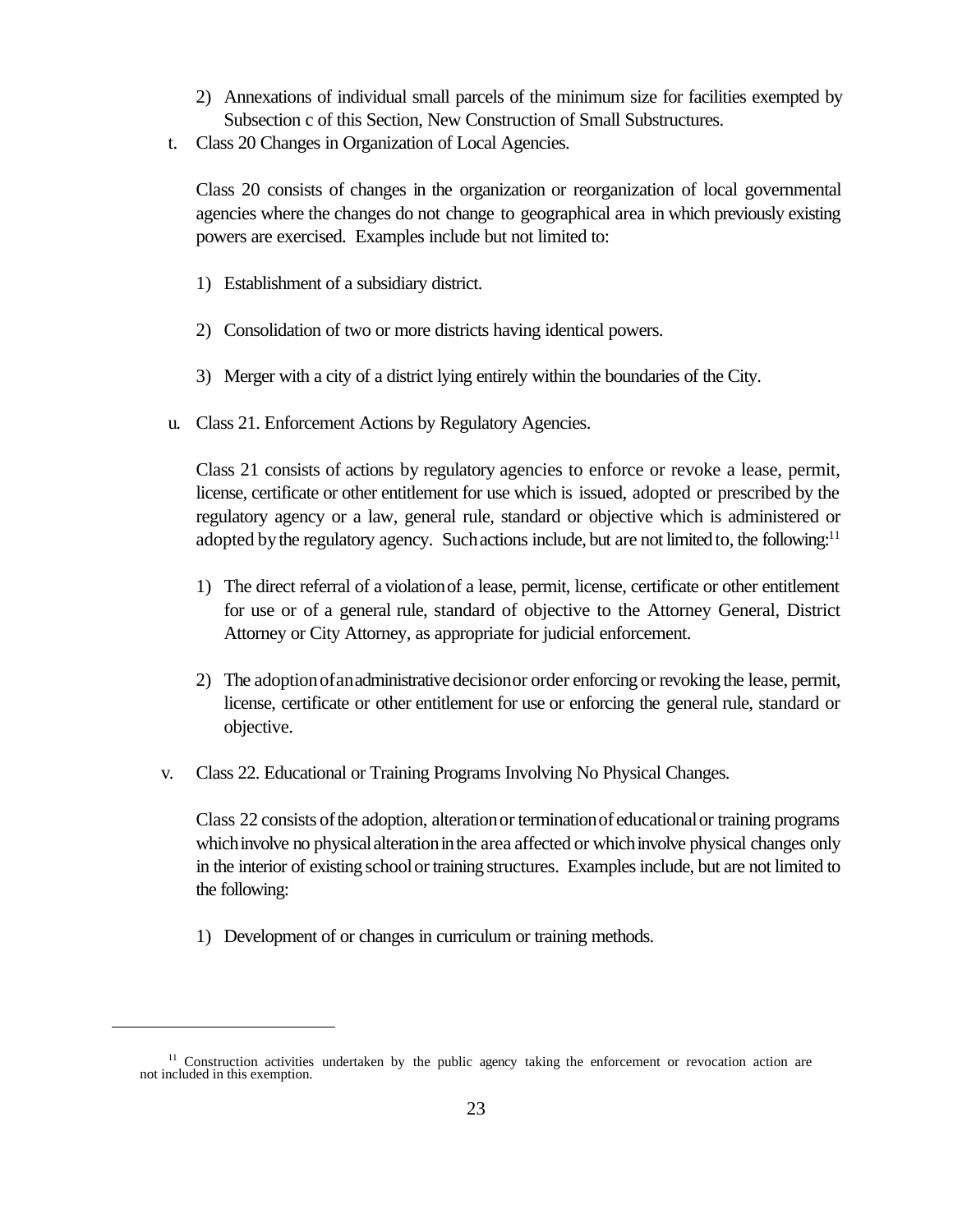- 2) Changes in the grade structure of a school which do not result in changes in student transportation.
- w. Class 23. Normal Operations of Facilities for Public Gatherings.

Class 23 consists of the normal operations of existing facilities designed for public gatherings where there is a history pf the use of the facility for that purpose. Facilities included within this exemption include, but are not limited to, racetracks, stadiums, convention centers, auditoriums, amphitheaters, planetariums, swimming pools and amusement parks.

x. Class 24. Regulation of Working Conditions.

Class 24 consists of actions taken by regulatory agencies, including the Industrial Welfare Commission as authorized by statute, to regulate any of the following:

- 1) Employee wages.
- 2) Hours of work.
- 3) Working conditions where there will be no demonstrable physical changes outside the place of work.
- y. Class 25. Transfers of Ownership of Interests in Land to Preserve Open Space.

Class 25 consists of the transfers of ownership of interests in land in order to preserve open space. Examples include but are not limited to:

- 1) Acquisition of areas to preserve existing natural conditions.
- 2) Acquisition of areas to allow continued agricultural use of the areas.
- 3) Acquisitions to allow restoration of natural conditions.
- 4) Acquisition to prevent encroachment of development into flood plains.
- z. Class 26. Acquisition of Housing for Housing Assistance Programs.

Class 26 consists of actions by a redevelopment agency, housing authority, or other public agency to implement an adopted Housing Assistance Plan by acquiring an interest in housing units. The housing units may be either in existence or possessing all required permits for construction when the agency makes its final decision to acquire the units.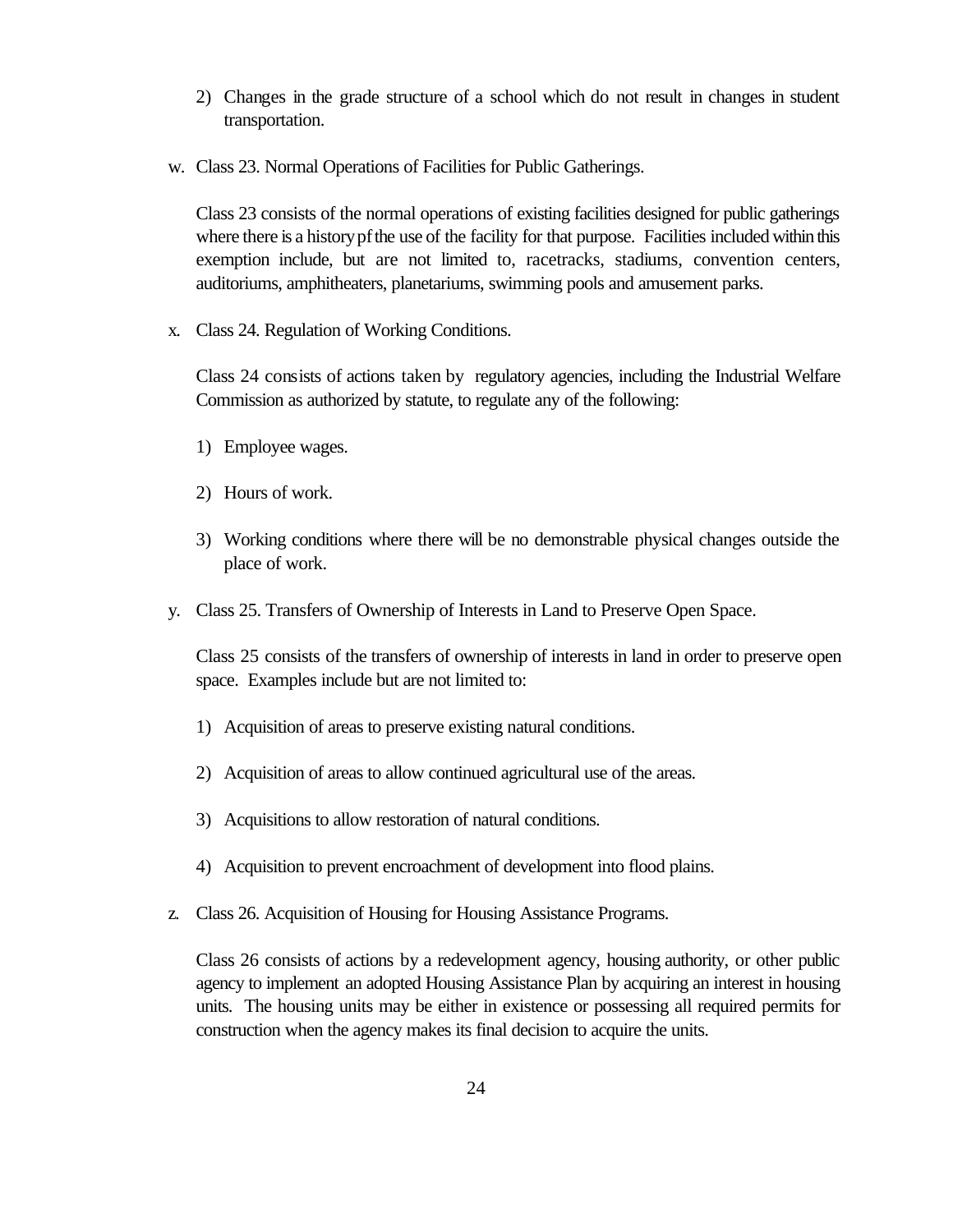aa. Class 27. Leasing New Facilities.

Class 27 consists of the leasing of a newly constructed or previously unoccupied privatelyowned facility by a local or state agency where the local governing authority determined that the building was exempt from CEQA. To be exempt under this section, the proposed use of the facility shall be in conformance with existing State plans and policies and with general, community, and specific plans for which an EIR or Negative Declaration has beenprepared, shall be substantially the same as that originally proposed at the time the building permit was issued, shall not result in a traffic increase of greater than 10% of front access road capacity, and shall include the provision of adequate employee and visitor parking facilities. Examples of Class 27 include but are not limited to:

- 1) Leasing of administrative offices in newly constructed office space.
- 2) Leasing of client services offices in newly constructed retail space.
- 3) Leasing of administrative and/or client services offices in newly constructed industrial parks.
- 2. Procedures for Adding Categorical Exemptions.
	- a. New Classes.

Requests for new classes of categorical exemptions must be submitted to the State Office of Planning and Research. All such requests by the Lead City Agencies shall be first submitted to the City Council for approval.

b. New Exemptions Under Existing Classes.

A Lead City Agency may petition the City Council to add a categorical exemption under an existing class. The Lead City Agency must provide the City Council with detailed information supporting its contention that the type of project in question does not significantly effect the environment. Where such projects may potentially be carried out in substantially different environments, specific mention should be made as to the type of environment in which the exemption may be applied.

3. Relation to Ministerial Projects.

The categorical exemptions listed above include classes of projects which in the City of Los Angeles are already exempted from the requirements ofCEQAas ministerial. It is not necessary to refer to a project as categorically exempt if it is already exempt as ministerial.